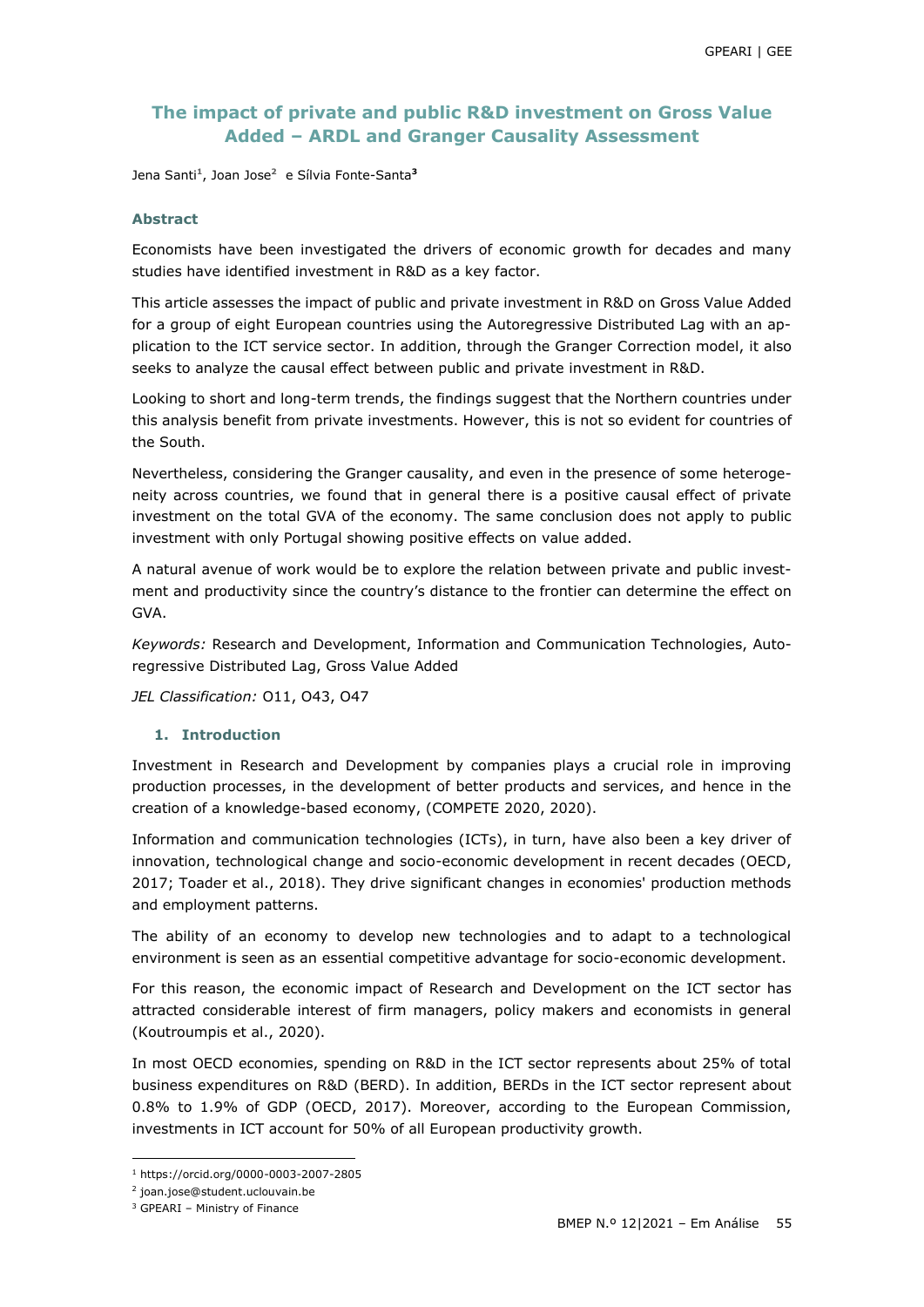Although investment in R&D is an important factor of economic growth, private investments in R&D are often below the social optimum due to the existence of several failures in the R&D market, which makes it necessary for the state to intervene. In this context, since investment in R&D is expensive, it is important to make sure that there is a positive return, but also to understand the best way to direct this investment. (Hall et al., 2009).

Furthermore, it is important for policymakers to realize what are the effects of private and public investment in R&D in order to understand what has been achieved and what might be reformulated in order to attain the goals.

The objective of this study is to assess the impact of investments in Research and Development on Gross Value Added, with an application to the ICT service sector. Based on the methodology used by Hong (2017), this study also seeks to determine the causal relationship between public and private investment in R&D and economic growth and to investigate the existence (or nonexistence) of a virtuous cycle between private and public investments in ICT R&D.

Results will be measured for eight economies, representing southern (Portugal, Spain, Italy, Greece) and northern countries from Europe (Netherlands, Germany, France and United Kingdom) for the period between 2006 and 2016.

This paper is structured as follows. Section 2 briefly reviews the most relevant literature in this area; section 3 refers to the dataset; section 4 describes the methodology; section 5 presents the empirical results and section 6 concludes.

### **2. Literature Review**

## **2.1. Impact of Research and Development**

Innovation corresponds to the introduction of new solutions in response to problems, challenges or opportunities that arise in the social and/or economic environment (Fagerberg, 2017; Lewis, 2019). Research and Development is one of the sources of innovation and comprises the creative and systematic work carried out in order to increase the stock of knowledge and to conceive new applications of available knowledge (OECD, 2015).

Since Romer (1990) and Solow (1957), economists recognize that technological innovations due to Research and Development (R&D) activities lead to sustained long-run growth. Solow (1957) defended that long-run economic growth depend on exogenous technological progress and Romer (1990) argued that technological change, that result from intentional investment decisions made by profit-maximizing agents, incentivizes continued capital accumulation and, therefore, increase output per hour overtime.

Similarly, Grossman and Helpman (1991) also argue that innovation is seen as a deliberate result of investments in industrial research by forward-looking, profit-seeking agents. According to the authors, innovation is an exogenous process or a result of investment in machinery and equipment. Aghion and Howitt (1992), through an endogenous growth model, consider that the vertical innovations generated by a competitive research sector drive the development of technological knowledge and, consequently, increase productivity and economic growth.

Literature about the effect of R&D shows that there is both a direct effect on the company's production and an indirect effect on total factor productivity (TFP) as it increases output per worker. Moreover, research suggests that R&D undertaken in one firm can positively affect value-added in competing firms and thus lead to a convergence of TFP levels within an industry. (Edquist and Henrekson, 2017a; Griliches, 1992; Hall et al., 2009; McMorrow and Röger, 2009; Solow, 1957). Thus, it is recognized in the literature that private and social returns from R&D are positive.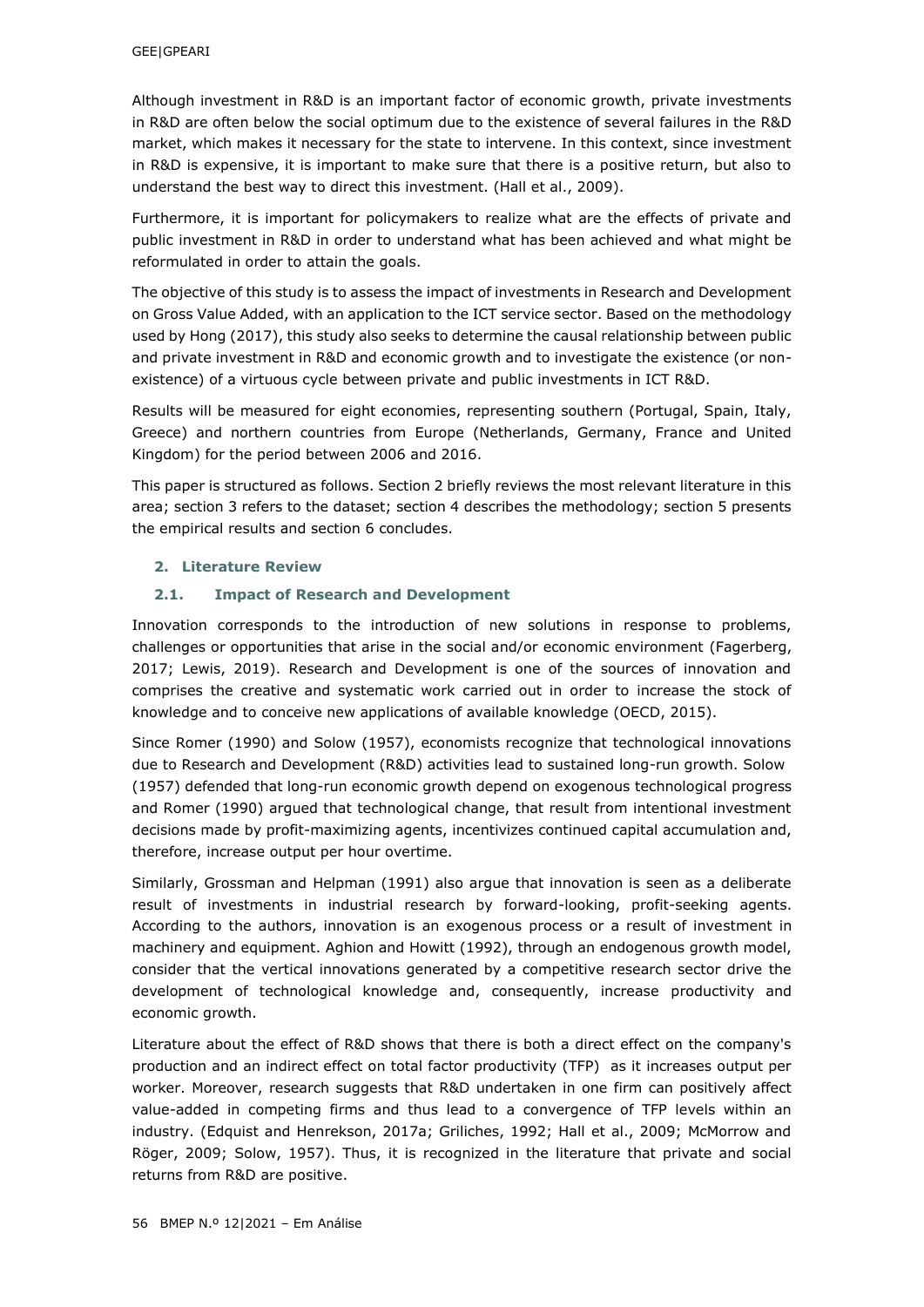State intervention and support in this area, in addition to the perception of the positive relationship between R&D and economic development, are explained by the existence of market failures (Ravšelj and Aristovnik, 2020). The companies that generate R&D hardly take ownership of the total returns associated with innovation, that is, there is a diffusion of knowledge and technology transfer. Innovation may have a high social rate of return, but a low private rate of return, and, therefore, it becomes socially desirable to reduce the costs that these companies incur in carrying out R&D activities through State intervention (Arrow, 1962).

Governments, for the reasons given, have introduced several policy instruments to promote R&D in the private sector. These policy instruments are designed to bridge the gap between the social and the private optimum. The R&D policy instruments most used to stimulate business R&D are tax incentives and direct financing (subsidies). The conclusions regarding the impact of state support for R&D have been diverse, since the nature of policy tools, state investment and the typology of companies are different in different countries (Busom et al., 2012; OECD (2020); Zúñiga-Vicente et al., 2012). However, in general, the literature in this field reveals a positive effect from public spending on R&D (Goodridge et al., 2015; Hall and Van Reenen, 2000). In Portugal, the evaluation of the impact of the European funds on the performance of Portuguese firms also reveals positive effects of public support to R&D on investment, value-added, profits, exports and number of qualified workers (Compete 2020, 2020; Mamede and Pereira, 2018; Simões, 2019).

#### **2.2. Impact of R&D investments in ICT sector**

Researchers have been trying to establish a link between information and communication technology (ICT) and economic growth ever since Solow's 'Productivity Paradox' remark (1987) where the economist stated that computers can be found everywhere except in productivity statistics.

ICTs are key enablers of innovation and speed up the process of knowledge creation within the economy. This is since ICTs allow firms to reduce transaction costs and increase productivity due to ICT-related spillovers or network effects. Given the importance of ICT, business managers, policymakers and economists have been concerned with gauging the economic impact of Research and Development in the ICT sector (Koutroumpis et al., 2020).

The literature, in general, concludes that there is a positive impact of R&D in the ICT-sector and that this impact is sometimes greater when compared with companies in the non-ICT sector.

Analyzing the economic growth of Korea, Hong (2017) utilizes an error correlation model to conduct Granger-causality analysis and establishes that Korea's ICT R&D investment over the long run is driven by an increase in economic growth and/or vice versa. In the same study, through the separation of R&D investment into private and public, the author found evidence that private investment in digitalization is more effective in leading to economic growth than public investment. Besides, it is more likely that economic growth induces private investment in R&D than public investments. A crucial policy-relevant finding is the presence of a virtuous cycle between private and public ICT R&D investments. That is an increase in public investments in ICT will not only lead to greater private investments, but it also has the potential to create secondary value added and contribute to national wealth (Hong, 2017).

Canarella and Miller (2018), using a sample of 85 United States ICT' firms for the period of 1990 - 2013 and using an autoregressive dynamic GMM model, refute previous findings of smaller ICT firms growing faster than the larger counterparts do. The authors find a positive and significant estimator of 0.023 in one specification and 0.045 in another, implying that a 1% increase in size results in firms' growth of 0.023% and 0.045% depending on the specification used. In the US, the growth of larger ICT firms is higher than smaller ones until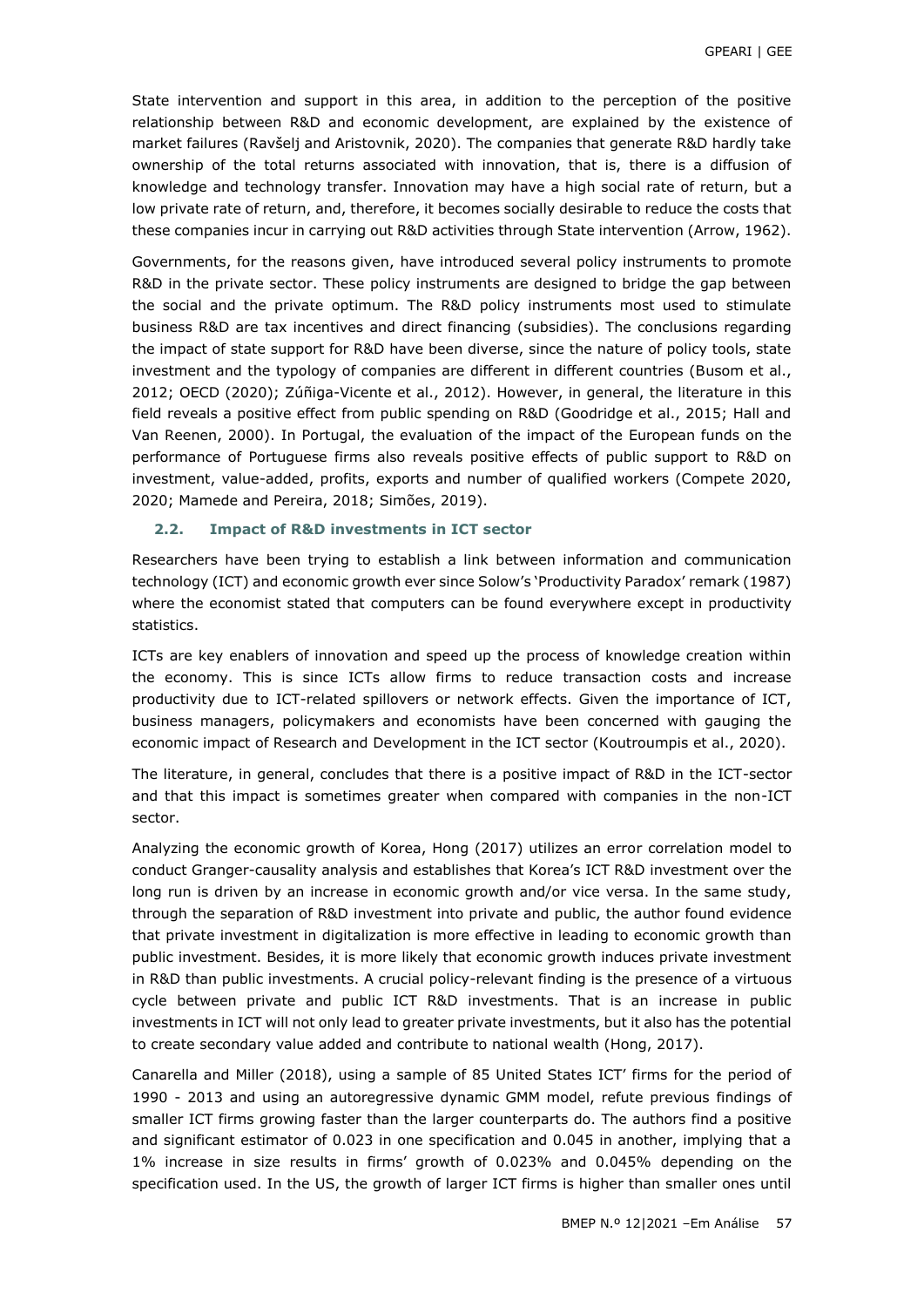a certain point and, beyond that, size acts as a constraint to growth. The paper also finds significant evidence of a positive relationship between R&D investments in ICT and firm output.

Examining similar behaviors on a European panorama, Koutroumpis et al. (2020) investigate the contribution of R&D to firm productivity and its variation according to firm age and size. A major finding is that there is a greater effect of R&D investment on ICT firm revenues and performance when compared to non-ICT firms. The estimate shows that doubling R&D in ICT firms results in the growth of revenues by 9.6%. This can be explained by the fact that ICT is a general-purpose technology that can be adopted in almost all sectors and hence it is exposed to a larger market. Another reason for this could be linked to the network effect where the value of the product or service increases the more it is adopted by other users. Therefore, investments in the ICT sector could have an outsized impact on the revenue of those firms when compared to other sectors. Furthermore, the research suggests that smaller and older firms enjoy a greater impact of R&D on revenues. The regression shows that doubling R&D capital in these firms will result in the increase of revenues by 10.9%. Moreover, the results indicate no significant effects for non-ICT firms.

According to this last paper, decision-makers concerned with long-term growth should target R&D investments to smaller and older ICT firms. Contrary to the current idea of focusing on increasing start-ups and younger firms to invest in R&D.

Additionally, empirical evidence showed that R&D and patenting rose in the United Kingdom due to an R&D tax relief scheme (Dechezleprêtre et al., 2016). As such, tax relief schemes could have a large impact in the creation of firms in the ICT sector. Moreover, policy propositions could be designed in a way to stimulate R&D investment so that firms achieve superior growth (Canarella and Miller, 2018).

In addition, a recent Portuguese study revealed that R&D spending, as a percentage of GDP, in Portugal was the ninth-lowest (1.35%) of the 37 OECD economies as of 2018. This is also considerably lower than the 2.04% of the EU-28. On top of this, the R&D investment financed by businesses in the country was around 46.5% in 2017, which is also lower than the EU-28 average of 57.6%. This could suggest that even though there has been a positive evolution in the country's R&D expenditure in recent years it is still affected by the characteristics of Portugal's business sector. This shows that more R&D financing need to be conducted for Portugal to close the gap with its partnering economies (Mamede and Silva, 2020).

### **3. Data**

-

This empirical research covered a panel dataset of eight economies which were split into south (Portugal, Spain, Italy, Greece) and north (Netherlands, Germany, France and United Kingdom) countries from Europe for the period between 2006 and 2016. All the variables used in this study are obtained in the PREDICT (Prospective Insights on R&D in ICT) dataset of the European Commission's joint research center and in the Eurostat database.

Since 2006 that the PREDICT research initiative analyzes and publishes an annual dataset on the evolution of ICT industries and R&D investments in ICT for twenty-seven EU nations and thirteen non-EU economies. The ICT sector is classified according to the EU's NACE Rev. $2<sup>4</sup>$ definition and it is divided in ICT service and ICT manufacturing sector<sup>5</sup> .

The objective of this study is to assess the impact of investments in R&D on Gross Value Added, with an application to the ICT service sector. Additionally, this study seeks to determine the causal relationship between public and private investment in R&D and economic growth and

<sup>4</sup> Statistical classification of economic activities in the European Community

<sup>5</sup> The ICT sector definition follows the sectors' comprehensive definition given by OECD (2007).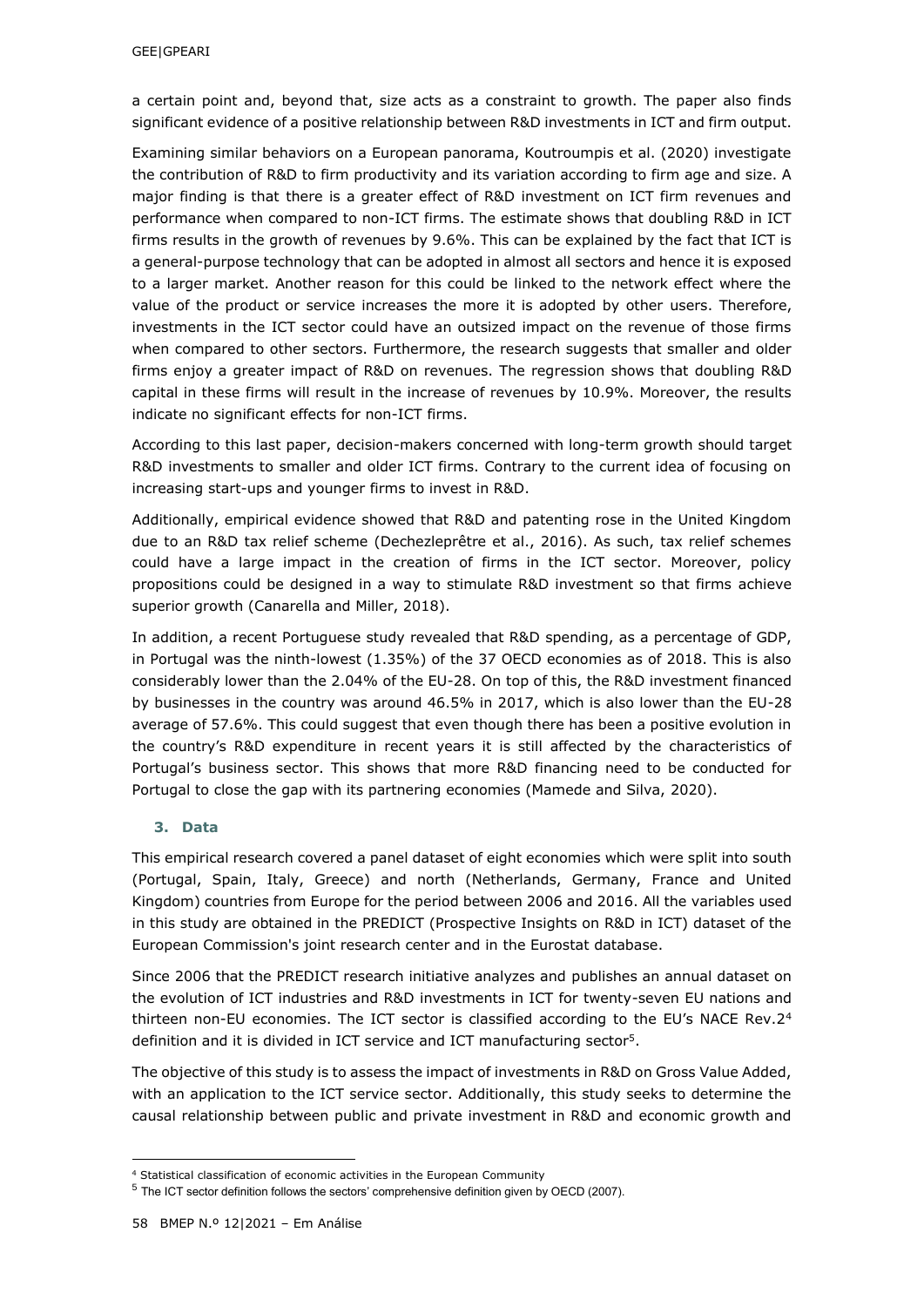to investigate the existence of a virtuous cycle between private and public ICT R&D investments.

All variables and their descriptions can be further examined in Table 1 (Macro-Level Analysis) and Table 2 (ICT sector analysis) of Appendix A.

Moreover, the unit of measure for all the variables used is in terms of current million euros Purchasing Power Standards (PPS) to remove prices' differences between countries.

#### **3.1. Macro Level analysis**

The descriptive statistics for the macro-level variables displaying the number of observations, mean, standard deviation, minimum and maximum can be evaluated in Appendix B. From the summary statistics of the South countries (Portugal, Spain, Italy and Greece) in Table 1 of appendix B, we can conclude that the average GVA and spending on R&D (both private and public) seems to be stable within-country over time, although the standard deviation is larger across countries (between effects). Moreover, private and public investment represent on average an equivalent amount.

Likewise, Table 2 in Appendix B exhibits the descriptive statistics for the group of countries including Germany, France, Netherlands and the UK. As expected, the GVA of those countries is two times superior to the south countries' GVA. Considering the R&D spending variables (BERD and GBARD<sup>6</sup>), again there is a much larger deviation throughout the countries than within each of them overtime for this variable. For this group, on average, private investment is two times the public investment, which may be related to the level of development of those countries.

### **3.2. ICT Industry**

Concerning the analysis of the ICT industry for the considered nations, all the definitions and descriptions of the relevant variables can be viewed in Table 2 in Appendix A. As mentioned above, the dataset for the ICT industry is split between ICT manufacturing and service sectors according to NACE Rev. 2.

Similarly, the summary statistics of the variables considered for the ICT industry for the Northern and southern EU countries can be examined in Table 3 and 4 of the same appendix.

Although the ICT sector is subdivided into ICT service and ICT manufacturing, our analysis focuses only on the ICT service sector due to the low weight of the ICT manufacturing sector on GVA and investment.

#### **4. Econometric Specification**

This study uses a panel of eight countries over an 11-year period, from 2006 to 2016. Therefore, to study the dynamic nature of the data, a Panel Autoregressive Distributed Lag (ARDL) model is utilized. This method is used to identify the possible causal nexus between the variables. The generalized ARDL *(p<sub>r, g</sub>, q, ...q)* model can be specified as:

$$
y_{it} = \sum_{j=1}^{P} \delta_{ij} y_{i,t-j} + \sum_{j=0}^{q} \beta'_{ij} x_{i,t-j} + \varphi_i + \varepsilon_{it} \quad (1)
$$

Where  $y_{it}$  is the dependent variable,  $x_{it}$  and  $\varphi_t$  are vectors of explanatory variables. Additionally,  $\delta_{ij}$  are the coefficients of the lagged dependent variable and  $\beta{'}_{ij}$  are coefficient vectors;  $\rho$ ,  $q$  are the optimal lag orders;  $\varphi_i$  is the unit specific fixed effect. Lastly,  $\varepsilon_{it}$  is the error term (Pesaran et al., 1997). Nonetheless, the model in interest to this study is the re-parameterized ARDL *(p, q, q, …q)* error correction model.

-

<sup>6</sup> Government budget allocations for R&D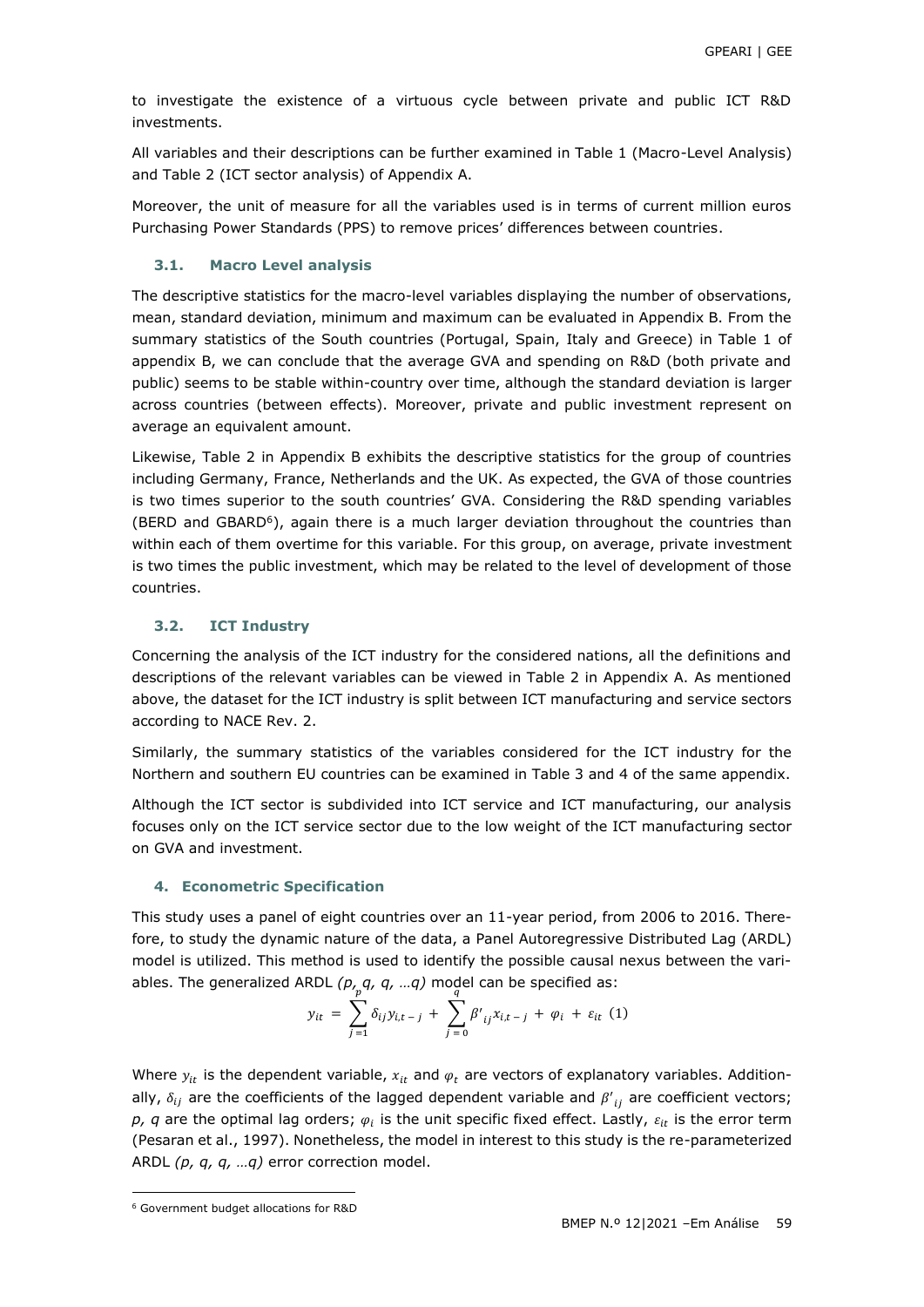$$
\Delta y_{it} = \theta_i [y_{i,t-1} - \gamma'_i x_{i,t}] + \sum_{j=1}^{p-1} \delta_{ij} \Delta y_{i,t-j} + \sum_{j=0}^{q-1} \beta'_{ij} \Delta x_{i,t-j} + \varphi_i + \varepsilon_{it} (2)
$$

Here,  $\theta_i$  is the group specific speed of adjustment coefficient, where  $\theta$  is expected to be less that zero. Additionally,  $\gamma'_i$  is the vector of long-run relationships and the whole term in the square brackets is the error correction term (ECT) which represents the long-run information in the model. The short-run dynamics are represented by the coefficients of  $\delta_{ij}$  and  $\beta'_{ij}$ .

Applying the re-parameterized model to this paper, the model for the macro level analysis is specified accordingly:

$$
\Delta GVA_{it} = \theta_i [GVA_{i,t-1} - \gamma'_{i}x_{i,t}] + \sum_{j=1}^{p-1} \delta_{ij} \Delta GVA_{i,t-j} + \sum_{j=0}^{q-1} \beta'_{ij} \Delta x_{i,t-j} + \varphi_i + \varepsilon_{it} (3)
$$

In a similar fashion to equation (3) the re-parameterized model to analyze the ICT service sector is specified as:

$$
\Delta ICT\ GVA_{it}^{Ser} = \theta_i [ICT\ GVA_{i,t-1}^{Ser} - \gamma'_{i}x_{i,t}] + \sum_{j=1}^{p-1} \delta_{ij} ICT\ GVA_{i,t-1}^{Ser} + \sum_{j=0}^{q-1} \beta'_{ij} \Delta x_{i,t-j} + \varphi_i + \varepsilon_{it} (4)
$$

Moreover, unit root tests were performed to test the presence of unit roots in the series. To get long-run relationships among the series, panel co-integration tests were performed after getting the integration 5 orders of the series.

#### **5. Results**

Our methodology was based on the analysis carried out by Hong (2017) for the Korean economy. Main outcomes will be presented along the text. Other details, such as test statistics, will be included in Appendix C.

#### **5.1. Unit Root Test**

The Im-Pesaran-Shin (IPS) test is conducted to test for unit roots in the panel dataset. The IPS unit root test has the null hypothesis that all the panels contain unit roots (Im et al., 2003). The results show the unit root test conducted with a constant term and with the inclusion of a trend term for the two groups. The results for this test can be seen in Table 1 (Appendix C) for the macro level analysis using the aggregate dataset. According to the IPS unit root test the dependent variable, GVA has a unit root in the Southern and Northern countries. However, after taking the first difference of the variable, the test confirms that it is stationary, i.e., GVA is I(1) for the two groups. Similarly, the private investment in R&D, BERD, is not stationary at level for any of the two groups. Nonetheless, by taking the first difference of this variable, it becomes stationary at a 1% significance level for Southern and Northern countries. The variable public R&D expenditures, GBARD, is stationary at level for the Southern countries at a 5% significance level. For the Northern countries, this variable has a unit root. Regardless, the unit root test confirms that it is stationary at first difference for two groups.

Furthermore, IPS unit root test is also conducted for the ICT service sector dataset. These results can be examined in Tables 2 (Appendix  $- C$ ).

To conclude, even though the majority of the variables are first difference stationary, it is not possible to say that all are  $I(0)$ . But it is possible to deduce that the series are  $I(0)$  or  $I(1)$ from the IPS unit root test. Therefore, these results give even more support to the application of the ARDL procedure as a methodology for this study.

#### **5.2. Cointegration Test**

Pedroni (1999, 2004) cointegration tests were performed to determine the long-run relationship among the series for the two groups. The null hypothesis of the test is that there is no cointegration and the alternative hypothesis is that the variables are cointegrated in all panels. Cointegration is used to analyze the common trend among the variables, which describe the long-run relationship between them. Furthermore, it is important to note that cointegration of variables is not a necessary requirement for Panel ARDL model. In the case that cointegration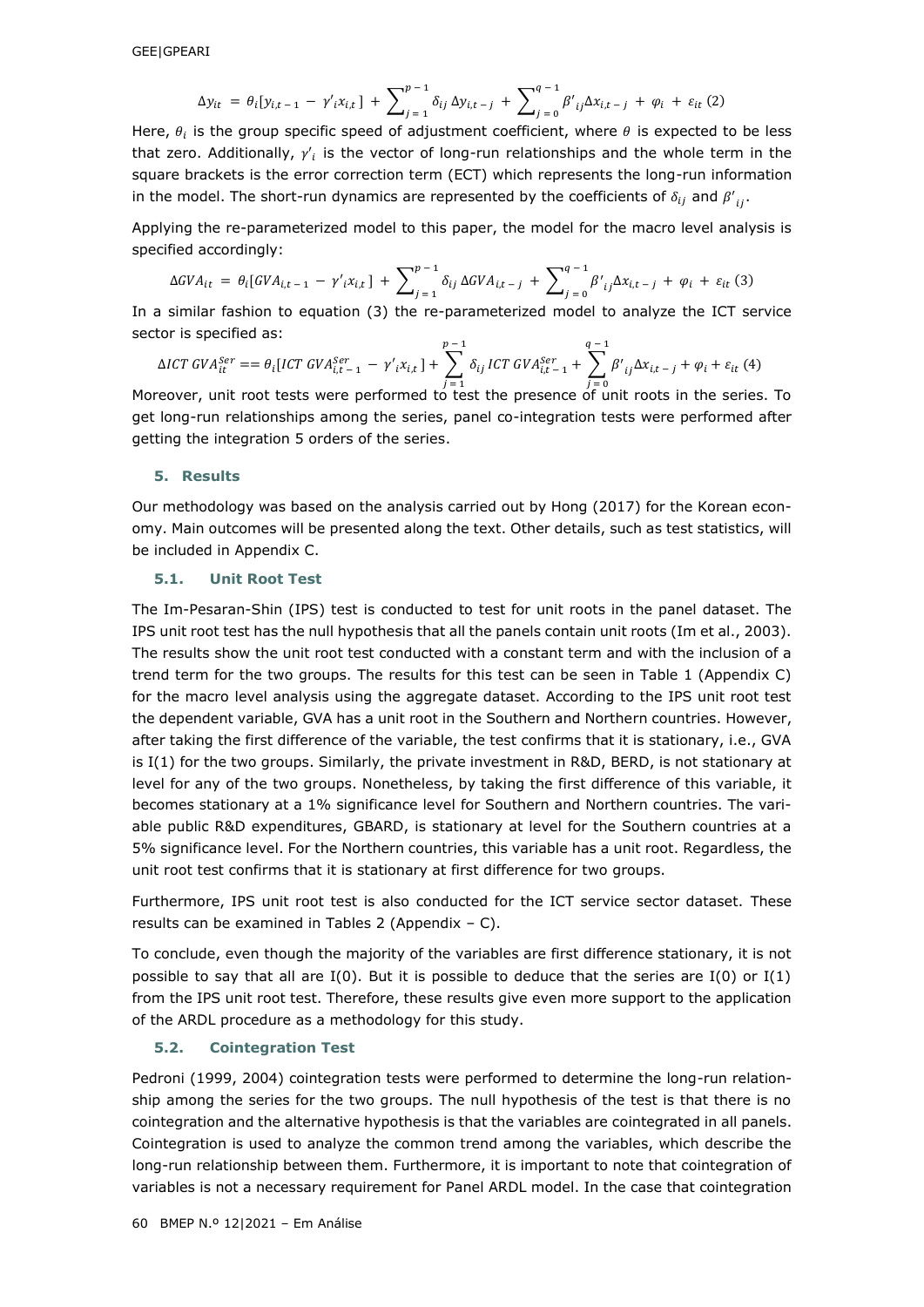exists, ARDL model will have an error correction interpretation and there will be evidence that the long-run estimates are common across the panel.

Table 3 (Appendix C) displays the results of the Pedroni cointegration test of macro level analysis. All the results of the test include a column with trend term.

Considering the Southern nations, out of the seven test statistics only one provides strong evidence of cointegration. The inclusion of a time trend term improves this outcome, since three of the seven test' statistics provides strong evidence of cointegration. On the other hand, within the Northern nations there is a strong evidence of cointegration among the variables since most of the test statistics provide evidence at 1% significance level with and without the trend term.

Additionally, the cointegration test results for the ICT service sector can be seen in Table 4. The ICT service industry in the Southern countries exhibits cointegration relation among the variables with the inclusion of a trend term since five of the seven test statistics are statistically significant at 1%. Nonetheless, with the removal of the trend term, it is not possible to strongly reject the null hypothesis of no cointegration. Considering the Northern regions, four of the test statistics confer that there is cointegration at a 5% significance level.

### **5.3. Panel ARDL Estimations**

Table 1 exhibits the ARDL estimations of the macro-level analysis using the aggregate data. Firstly, the Hausman test was conducted to decide the more adequate estimator between the Pooled Mean Group (PMG), Mean Group (MG) and dynamic fixed effect (DFE). The MG and the DFE estimators allow for heterogeneity in the short and long-run estimators. On the other hand, the PMG estimator estimates error-variance allowing the differentiation of short-run' coefficients across countries while long-run' coefficients are equal. The DFE model considers the bias between the error term and the lagged dependent variable. According to the Hausman test, there is statistical evidence to use the DFE estimator when comparing p-values. Therefore, the DFE estimator is chosen to analyze aggregate data.

Considering the Southern group of countries, the ARDL (1, 1, 1, 1) model only provides evidence of a positive and significant effect of private investment (BERD) on GVA in the short term (Table 1), with the error correction term (ECT) being not significant. In the ICT sector (Table 2), ECT appears to be significant giving evidence of a long-run relation with the impact of BERD on GVA being positive and significant, both in the short and long term.

|                        | $(1)$ [South]     | $(2)$ [North]       |
|------------------------|-------------------|---------------------|
| Long-run coefficients  |                   |                     |
| <b>ECT</b>             | $-0.11$<br>(0.19) | $-0.41**$<br>(0.01) |
| <b>InBERD</b>          | $-0.41$<br>(0.37) | $0.47***$<br>(0.00) |
| <b>InGBARD</b>         | $-0.29$<br>(0.52) | 0.04<br>(0.81)      |
| Short-run coefficients |                   |                     |
| <b>InBERD</b>          | $0.12*$<br>(0.06) | $0.29***$<br>(0.00) |
| <b>InGBARD</b>         | 0.06<br>(0.17)    | 0.04<br>(0.73)      |
| Constant               | $2.09*$<br>(0.08) | $3.77**$<br>(0.02)  |

**Table 1 -** *Panel ARDL using DFE Estimation*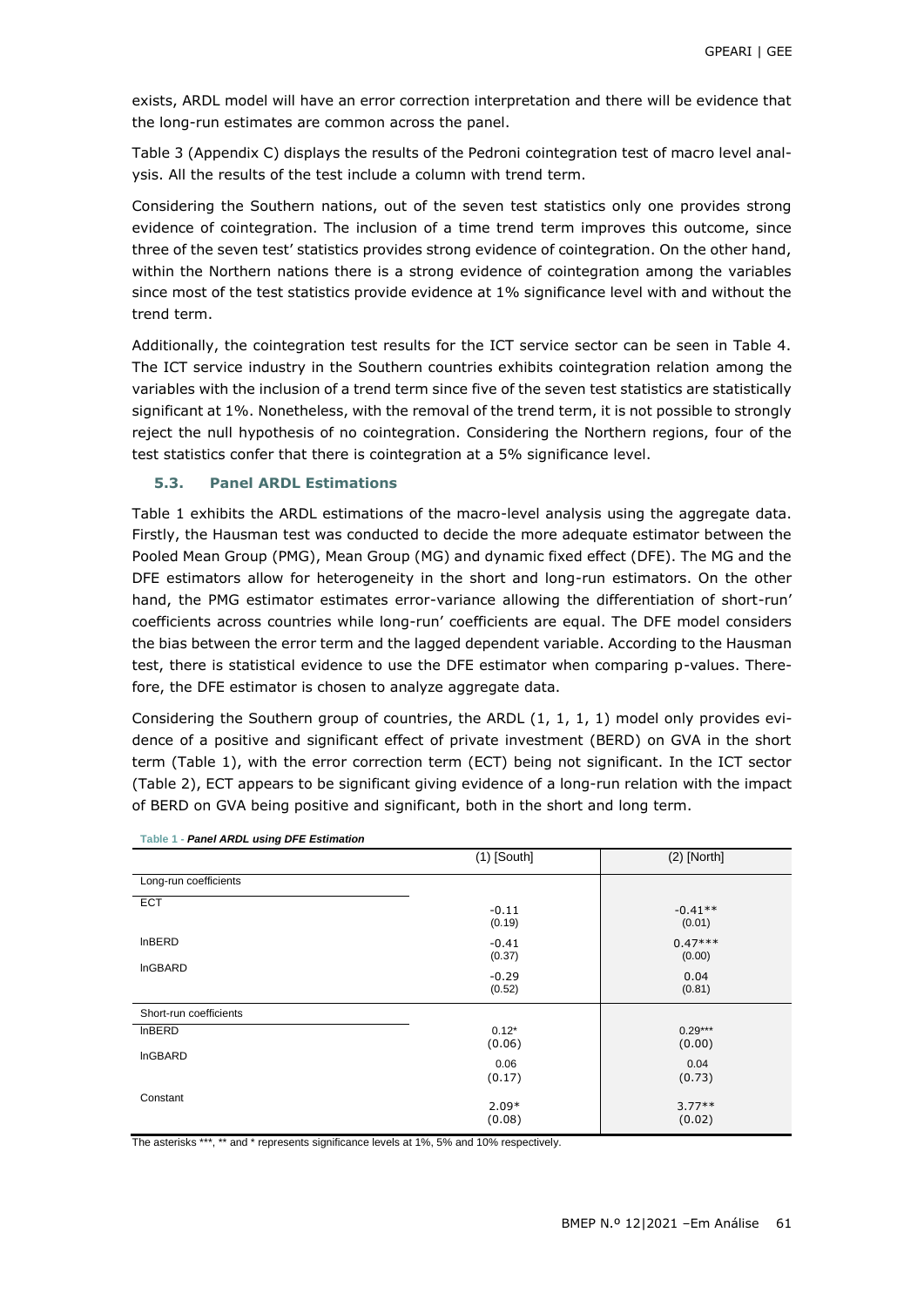|                             | $(1)$ [South]        | $(2)$ [North]       |
|-----------------------------|----------------------|---------------------|
|                             |                      |                     |
| Long-run coefficients       |                      |                     |
| <b>ECT</b>                  | $-0.43***$<br>(0.00) | $-0.20**$<br>(0.04) |
| <b>InBERD ICT Services</b>  | $0.15***$<br>(0.02)  | $0.35***$<br>(0.02) |
| <b>InGBARD ICT Services</b> | 0.00<br>(0.99)       | $-0.18$<br>(0.29)   |
| Short-run coefficients      |                      |                     |
| <b>InBERD ICT Services</b>  | $0.16***$<br>(0.00)  | 0.04<br>(0.42)      |
| <b>InGBARD ICT Services</b> | 0.01<br>(0.82)       | 0.03<br>(0.50)      |
| Constant                    | $3.80***$<br>(0.00)  | 1.53<br>(0.10)      |

#### **Table 2 -** *Panel ARDL using DFE Estimation: ICT Service Sector*

The asterisks \*\*\*, \*\* and \* represents significance levels at 1%, 5% and 10% respectively.

Still, on a country basis<sup>7</sup> (Table 3), Italy and Greece reveal a long-run effect of BERD on GVA (0.27 and -1.37, respectively) while for Italy this positive effect also applies for the short run (0.94). Moreover, Italy and Portugal have positive elasticities of public investment (GBARD) in the short and in the long run, respectively.

#### **Table 3 -** *Panel ARDL using DFE Estimation: Individual*

|                               |                | Southern countries   |                      |                    | Northern countries   |                      |                    |                      |  |
|-------------------------------|----------------|----------------------|----------------------|--------------------|----------------------|----------------------|--------------------|----------------------|--|
|                               | PT             | IT                   | <b>GR</b>            |                    | <b>UK</b>            | <b>NL</b>            | <b>FR</b>          | DE                   |  |
| Long-run Coefficients         |                |                      |                      |                    |                      |                      |                    |                      |  |
| <b>ECT</b>                    | $-0.12(0.68)$  | $-0.93***$<br>(0.00) | $-0.26***$<br>(0.01) | $-0.04$<br>(0.88)  | $-1.81***$<br>(0.00) | $-1.03**$<br>(0.04)  | $-0.31$<br>(0.57)  | $-1.93**$<br>(0.03)  |  |
| <b>InBERD</b>                 | $-1.64(0.72)$  | $0.27***$<br>(0.00)  | $-1.37***$<br>(0.00) | 0.78<br>(0.88)     | $0.55***$<br>(0.00)  | $0.23***$<br>(0.00)  | 0.37<br>(0.21)     | $0.96***$<br>(0.00)  |  |
| <b>InGBARD</b>                | 0.11<br>(0.88) | $0.31*$<br>(0.06)    | 1.00(0.15)           | $-1.81$<br>(0.87)  | $0.23***$<br>(0.00)  | 0.04<br>(0.96)       | $-1.16$<br>(0.58)  | $-0.35***$<br>(0.00) |  |
| <b>Short-run Coefficients</b> |                |                      |                      |                    |                      |                      |                    |                      |  |
| <b>InBERD</b>                 | $-0.17(0.30)$  | $0.94***$<br>(0.01)  | $-0.04$<br>(0.84)    | $0.50**$<br>(0.01) | $0.41***$<br>(0.00)  | 0.10<br>(0.44)       | $1.00**$<br>(0.03) | $1.24***$<br>(0.00)  |  |
| <b>InGBARD</b>                | $0.12*(0.08)$  | $-0.23$<br>(0.49)    | 0.10(0.44)           | 0.06<br>(0.44)     | $0.51***$<br>(0.01)  | 0.25<br>(0.70)       | $-0.16*$<br>(0.09) | $-0.42$<br>(0.44)    |  |
| Constant                      | 2.89<br>(0.39) | $8.15***$<br>(0.03)  | $3.58*$<br>(0.06)    | 0.94<br>(0.67)     | $12.10***$<br>(0.00) | $11.22***$<br>(0.00) | 6.65<br>(0.19)     | 15.07**<br>(0.03)    |  |

The asterisks \*\*\*, \*\* and \* represents significance levels at 1%, 5% and 10% respectively.

For the Northern group, private R&D investment (BERD) has a positive (short and long run) effect on the dependent variable at 1% level (Table 1). The ECT coefficient is -0.41 with a 5% significance indicating the presence of a long run causal relationship. For this group of countries, public investment does not have a statistically significant influence on GVA.

On a country basis (Table 3), for all countries of the North, except France, in the long run, BERD has a positive and significant influence on GVA, with an elasticity between 0.23 (Netherlands) and 0.96 (Germany). They also seem to benefit for a short run positive effect of BERD on GVA (except for the Netherlands) with an elasticity that varies from 0.41 (United Kingdom) to 1.24 (Germany). Only France has a non-statistically significant coefficient of ECT.

-

 $<sup>7</sup>$  Furthermore, since the MG estimator is used to run the macro level model, it is possible to have each country's long</sup> and short-run coefficients and its respective ECT. This is because the MG estimator assumes that all the countries in the panel are heterogeneous.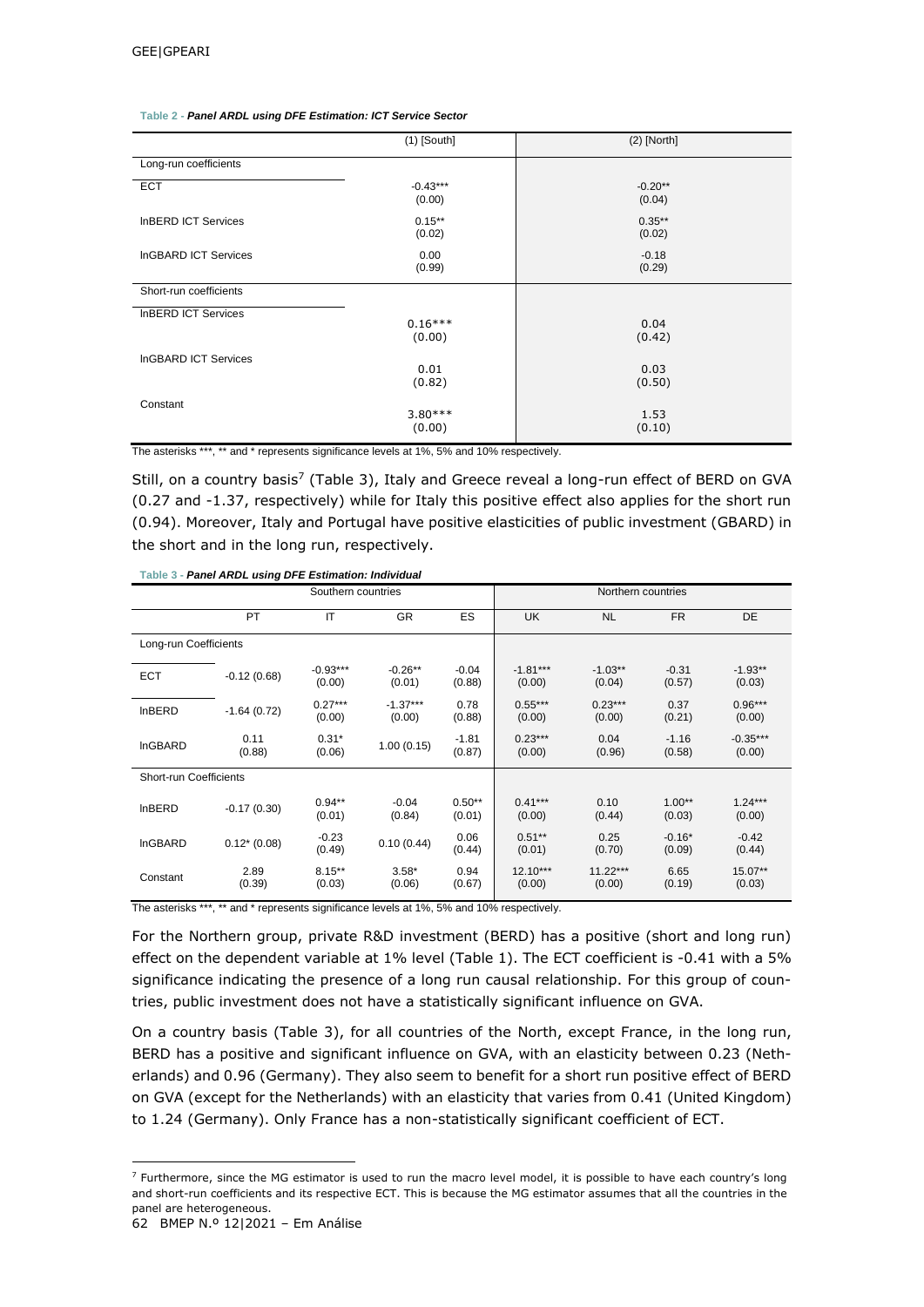In what relates to public investment, only the United Kingdom reveals a positive effect on GVA both in the short and in the long run. On the contrary, Germany and France have a negative elasticity of public investment in the long and in the short run respectively.

|                                     |                     | Long-run coefficients: Southern countries  |                                            |                   | Long-run coefficients: Northern countries |                      |                   |                     |  |
|-------------------------------------|---------------------|--------------------------------------------|--------------------------------------------|-------------------|-------------------------------------------|----------------------|-------------------|---------------------|--|
|                                     | PT                  | IT                                         | <b>GR</b>                                  | ES                | UK                                        | <b>NL</b>            | <b>FR</b>         | <b>DE</b>           |  |
| <b>ECT</b>                          | $-0.85**$<br>(0.02) | $-0.81**$ (0.01)                           | $-0.90**$<br>(0.03)                        | $-0.33$<br>(0.45) | $-1.12*$<br>(0.06)                        | $-1.71***$<br>(0.00) | $-0.36$<br>(0.43) | $-0.40$<br>(0.14)   |  |
| <b>InBERD</b><br>ICT Servi-<br>ces  | $-0.01$<br>(0.85)   | $-0.19*$<br>(0.09)                         | $0.28***(0.00)$                            | $-0.46$<br>(0.80) | 0.12<br>(0.37)                            | $0.02**$<br>(0.01)   | 0.17<br>(0.54)    | $-0.52**$<br>(0.00) |  |
| <b>InGBARD</b><br>ICT Servi-<br>ces | $-0.01$<br>(0.77)   | 0.20<br>(0.40)                             | 0.01<br>(0.94)                             | $-0.16$<br>(0.52) | $0.26***$<br>(0.00)                       | $-0.27***$<br>(0.00) | $-0.11$<br>(0.74) | $-0.39$<br>(0.34)   |  |
|                                     |                     | Short-run coefficients: Southern countries | Short-run coefficients: Northern countries |                   |                                           |                      |                   |                     |  |
|                                     | PT                  | IT                                         | <b>GR</b>                                  | ES                | <b>UK</b>                                 | <b>NL</b>            | <b>FR</b>         | <b>DE</b>           |  |
| <b>InBERD</b><br>ICT Servi-<br>ces  | $0.10*$<br>(0.06)   | $-0.04$<br>(0.77)                          | $0.21***$<br>(0.01)                        | 0.05(0.87)        | 0.26<br>(0.15)                            | $-0.11***$<br>(0.00) | $-0.30$<br>(0.50) | 0.00<br>(0.99)      |  |
| <b>InGBARD</b><br>ICT Servi-<br>ces | $-0.01$<br>(0.77)   | $0.61***$<br>(0.02)                        | 0.02<br>(0.81)                             | $-0.04$<br>(0.63) | $0.20*$<br>(0.06)                         | $-0.15***$<br>(0.01) | $-0.05$<br>(0.63) | $-0.09$<br>(0.62)   |  |
| Constant                            | $7.54**$<br>(0.01)  | $8.91***$ (0.01)                           | $6.74**$ (0.03)                            | 4.89(0.11)        | 11.06*<br>(0.06)                          | 19.56***<br>(0.00)   | 3.86<br>(0.52)    | 4.04<br>(0.20)      |  |

| Table 4 - Panel ARDL using DFE Estimation: ICT Service Sector |
|---------------------------------------------------------------|
|---------------------------------------------------------------|

The asterisks \*\*\*, \*\* and \* represents significance levels at 1%, 5% and 10% respectively.

Looking at the ICT service sector (Table 4), only Netherlands have a positive and significant effect of private investment on GVA in the long run. However, in this country, both private and public investment seems to lead to negative outcomes in the short run. In line with the outcome for the global economy, the United Kingdom has a positive public investment' elasticity both in the short and in the long run (between 0.2 and 0.3, respectively). In what relates to Southern countries, there is evidence of positive private investment elasticities for Greece (0.21) and Portugal (0.10), in the short run, which in the case of Greece extends to the long run (0.28). Italy is the only country that has a positive effect of public investment on value-added but only for the short term.

#### **5.4. Causality**

Furthermore, it is also essential to analyze the direction of the causal effect of each variable on the dependent variable. This paper utilizes the panel Granger causality test proposed by Dumitrescu and Hurlin (2012) (Lopez & Weber, 2017). The results for this can be seen in Tables 5 and 6 (Appendix C).

Table 5 reveals that for the Southern regions there is a long-run causal effect from BERD to GVA, with only one country not benefiting from causal relation (Italy). The Northern countries show a bidirectional effect from BERD to GVA, which seems to be determined by France, although the Netherlands also has a positive effect of BERD on GVA. Looking at the ICT sector, this bidirectional effect also applies to the Southern region, although being determined by Portugal, with Greece only having a positive effect of private investment in ICT services valued added.

In regards to public investment (table 6), for the total economy, the evidence reveals that only Portugal benefit from these investments, with a positive effect from GBARD to GVA. Analyzing the ICT services sector, the same conclusion does not apply, with the northern countries benefiting from public investments (Netherlands and United Kingdom), in particular the United Kingdom which has a bidirectional effect of GBARD on GVA. In France, there is a long-run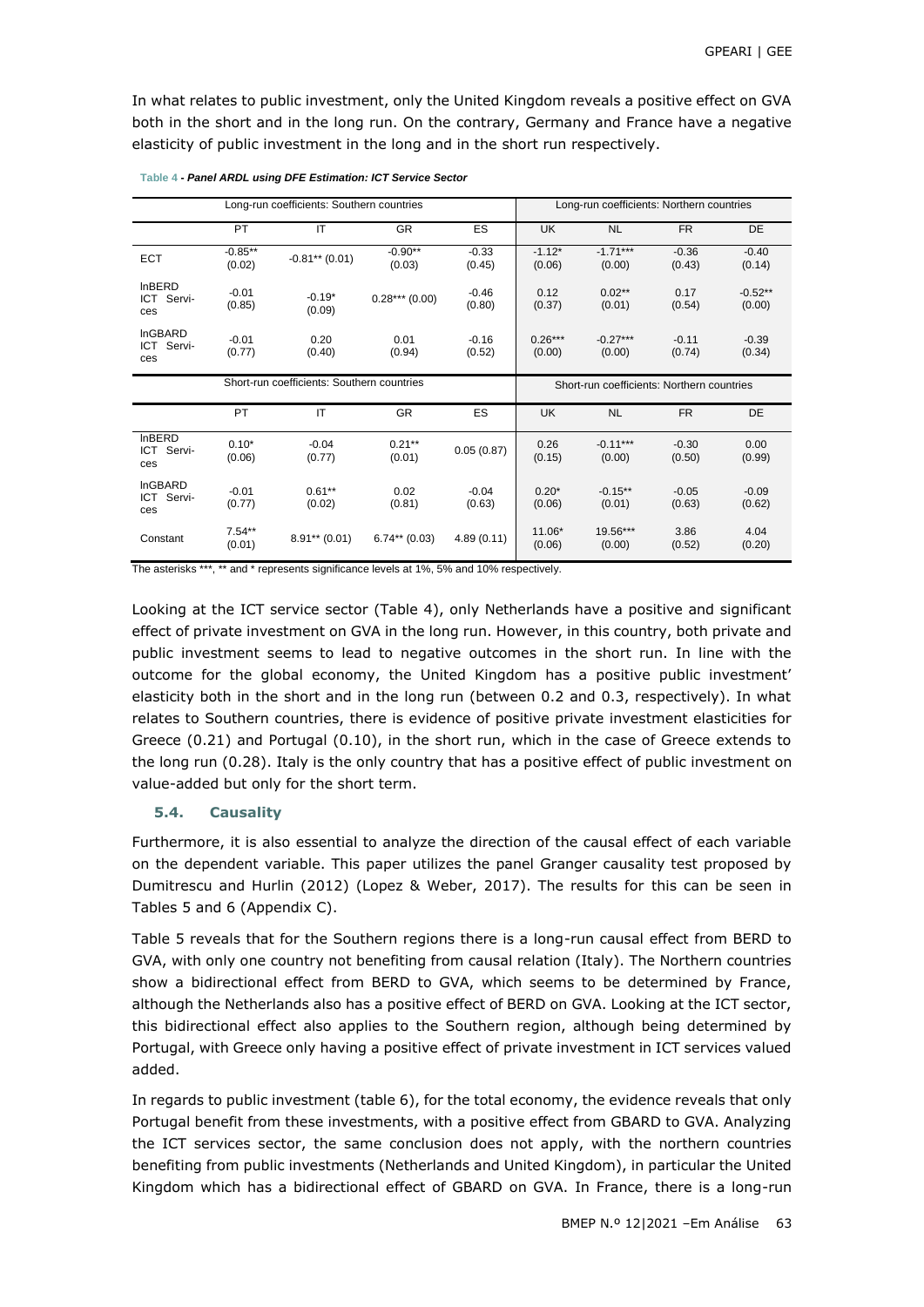causal effect from GVA to GBARD. Portugal exhibits a causal long-run effect from GVA to public investment in the ICT service sector with no other causal relation for the other southern countries.

It is also possible to conclude that, in few countries, the public investment in the ICT services sector leads to private investment or vice-versa. For instance, in France and Netherlands there is a positive causal effect of private investment on public investment and the reverse occurs in Spain. For the economy as an all, this feedback effect between private and public investment only occurs in Italy<sup>8</sup>.

### **6. Conclusion**

This paper studies the impact of R&D on the GVA and seeks to determine the causal relationship between the public and private investment in R&D and economic growth.

Looking at the short and long run effects, we can conclude that the Northern countries considered in this analysis benefit from R&D private investments, both in the short and long run. This evidence is not so clear for the Southern countries under consideration.

Public investment only has a long run positive effect for two countries out of the eight, and for one country when looking at the ICT sector. For some countries, it seems that there is negative effect of public investment on GVA.

Looking at Granger causality, although some heterogeneity across countries persists, we found that in general there is a positive effect of private investment on the total GVA of the economy. Moreover, a bidirectional effect applies in the case of France. For the ICT sector, a bidirectional effects also applies for Netherlands and Portugal.

In regards to public investment, the evidence reveals that only Portugal has a positive effect of GBARD in GVA. Analyzing the ICT services sector, the same conclusion does not apply, with only Netherlands and United Kingdom benefiting from public investments, in particular the United Kingdom, which has a bidirectional effect of GBARD on GVA.

Despite the fact that this analysis is based on aggregate data, without capturing the characteristics of firms that benefit from those investments (neither the impact on those firms), it already gives some insights about the macro level impact of public and private investment in the value-added of a group of European countries. Investigation in this field seems to be crucial as investments, in particular public investments, should be calibrate in order to turn it more efficient, namely by exploring spillover effects.

A natural avenue of work would be to expand this dataset to cover more periods and countries and also to explore the relation between private and public investment and productivity since the country's distance to the frontier can determine the effect on GVA.

### **7. References**

Aghion, P., & Howitt, P. (1992). A Model of Growth Through Creative Destruction. The Econometric Society, 60(2), pp. 323-351.

Arrow, K. (1962). Economic Welfare and the Allocation of Resources for Invention. Princeton University Press.

Canarella, G., & Miller, S. M. (2018). The determinants of growth in the U.S. information and communication technology (ICT) industry: A firm-level analysis. Economic Modelling, 70(2018), pp. 259-271.

-

<sup>8</sup> Tables are available on demand.

<sup>64</sup> BMEP N.º 12|2021 – Em Análise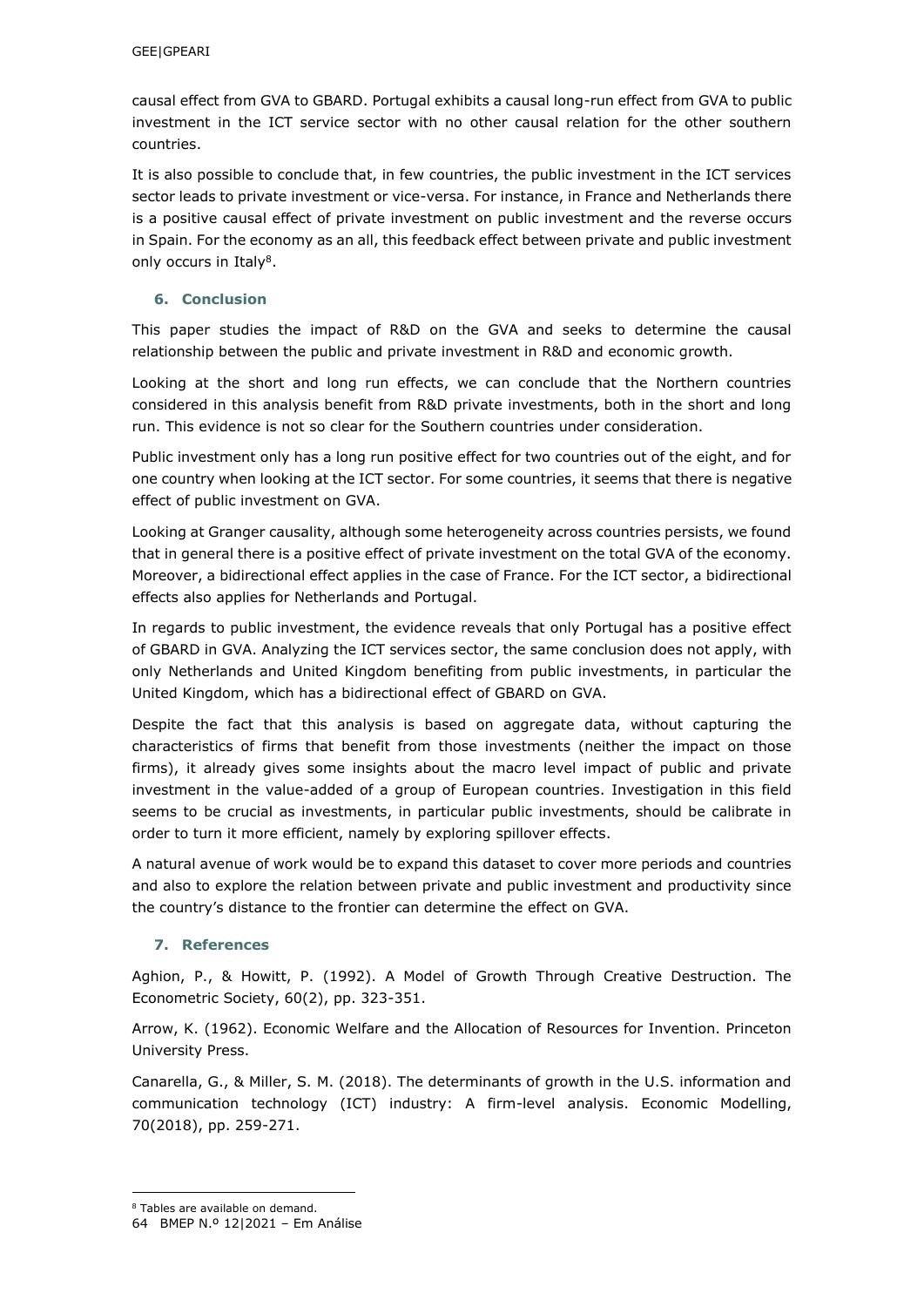Cardona, M., Kretschmer, T., & Strobel, T. (2013). ICT and productivity: conclusions from the empirical literature. Information Economics and Policy, pp. 109-125.

Castiglione, C., & Infante, D. (2014). ICTs and time-span in technical efficiency gains. A stochastic frontier approach over a panel of Italian manufacturing firms. Economic Modelling, 41(C), pp. 55-65.

Christensen, M. (s.d.). The Economic Impact of Increasing Public Support to ICT R&D: A Modelling Approach. Publications Office of the European Union.

COMPETE 2020. (2020). I&D empresarial fator-chave para a recuperação económica. Retrieved **from the contract of the contract of the contract of the contract of the contract of the contract of the contract of the contract of the contract of the contract of the contract of the contract of the contract o** 

https://www.compete2020.gov.pt/newsletter/detalhe/Co\_promocao\_investigacao\_desenvolvi mento

De Prato, G., López Cobo, M., & Simon, J. P. (2017). Dynamics of ICTs: assessing investments in R&D. 14th Asia-Pacific Regional Conference of the International Telecommunications Society (ITS): Mapping ICT into Transformation for the Next Information Society .

Dechezleprêtre, A., Einiö, E., Martin, R., Nguyen, K.-T., & Reenen, J. V. (2016). Do tax incentives for research increase firm innovation? An RD design for R&D. National Bureau of Economic Research.

Dumitrescu, E. I., & Hurlin, C. (2012). Testing for Granger non-causality in heterogeneous panels. Economic Modelling, 29(4), pp. 1450-1460.

Edquist, H., & Henrekson, M. (2017). Do R&D and ICT affect total factor productivity growth differently? Telecommunications Policy, 41(2), pp. 106-119.

Edquist, H., & Henrekson, M. (2017a). Swedish lessons: How important are ICT and R&D to economic growth? Structural Change and Economic Dynamics, 41(C), pp. 1-12.

Edquist, H., & Henrekson, M. (2017b). Telecommunications Policy. Do R&D and ICT affect total factor productivity growth differently?, 41(2), pp. 106-119.

Ezell, S., & Andes, S. (2010). ICT R&D Policies: An International Perspective. IEEE Internet Computing.

Fagerberg, J. (2017). Mission (im)possible? The role of innovation (and innovation policy) in supporting structural change & sustainability transitions.

Goodridge, P., Haskel, J., & Edquist, H. (2019). The economic contribution of the "C" in ICT: Evidence from OECD countries. Journal of Comparative Economics, 47(4), pp. 867-880.

Goodridge, P., Haskel, J., Hughes, A., & Wallis, G. (2015). The Contribution of Public and Private R&D to UK Productivity. Imperial College Business School.

Griffith, R. (2000). How important is business R&D for economic growth and should the government subsidise it? The Institute for Fiscal Studies, Briefing Note No. 12.

Grossman, G. M., & Helpman, E. (1991). Trade, knowledge spillovers, and growth. European Economic Review, 35(2-3), pp. 517-526.

Hall, B. H., Mairesse, J., & Mohnen, P. (2009). Measuring the Returns to R&D.

Hall, B., & Van Reenen, J. (2000). How effective are fiscal incentives for R&D? A review of the evidence. Research Policy, 29(4-5), pp. 449-469.

Hong, J. P., Byun, J. E., & Kim, P. R. (2016). Structural changes and growth factors of the ICT industry in Korea: 1995–2009. Telecommunications Policy, 40(5), pp. 502-513.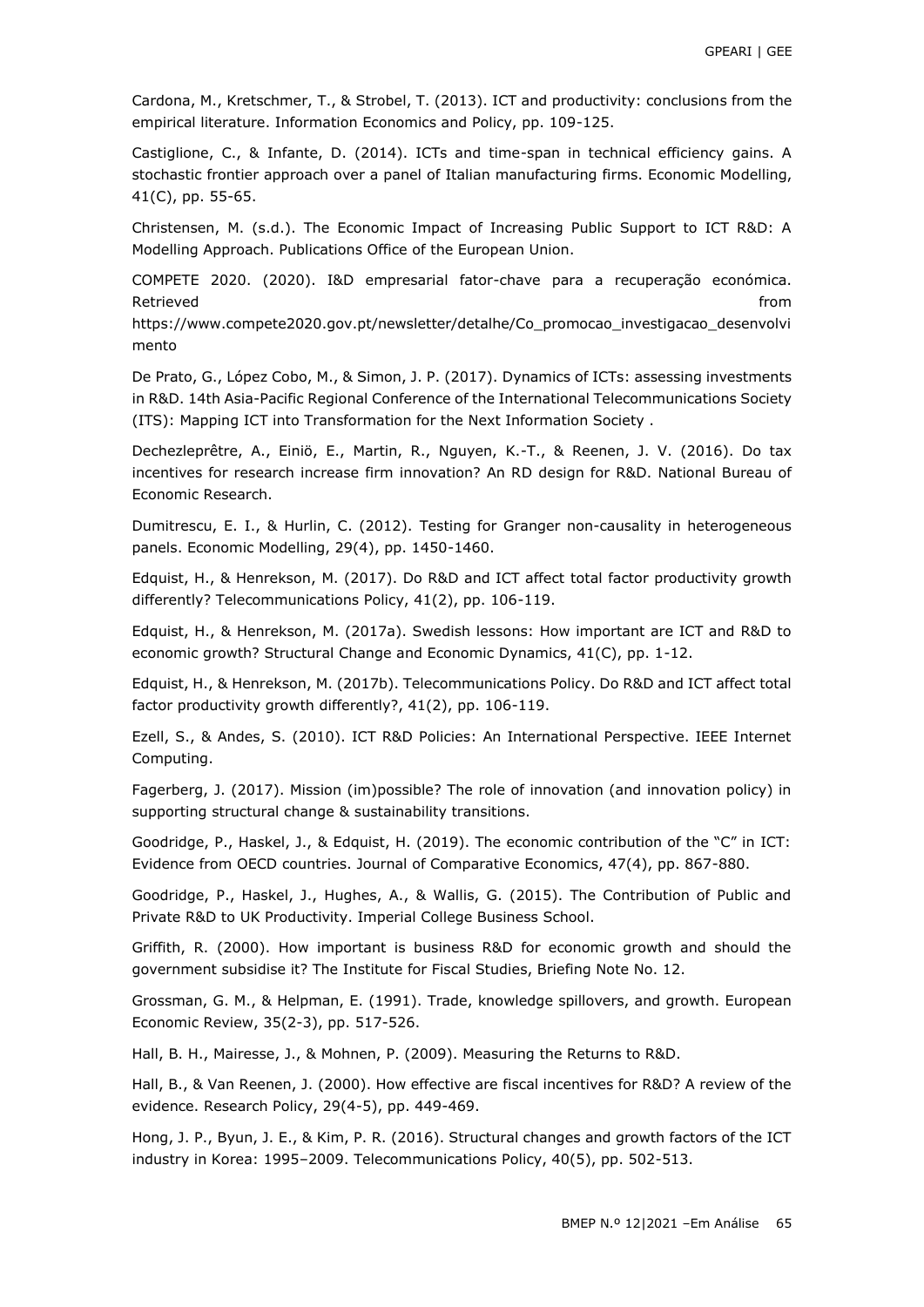Hong, J.-p. (2017). Causal relationship between ICT R&D investment and economic growth in Korea. Technological Forecasting and Social Change, 116(C), pp. 70-75.

Hwang, J., & Lee, Y. (2010). External knowledge search, innovative performance and productivity in the Korean ICT sector. Telecommunications Policy, 34(10), pp. 562-571.

Hyytinen, A., & Pajarinen, M. (2005). Financing of Technology-Intensive Small Business: Some Evidence on the Uniqueness of the ICT Industry. Information Economics and Policy, 17(1), pp. 115-132.

Im, K. S., Pesaran, M., & Shin, Y. (2003). Testing for unit roots in heterogeneous panels. Journal of Econometrics, 115(1), pp. 53-74.

Jorgenson, D. W., & Vu, K. M. (2016). The ICT revolution, world economic growth, and policy issues. Telecommunications Policy, 40(5), pp. 383-397.

Koutroumpis, P., Leiponen, A., & Thomas, L. D. (2020). Small is big in ICT: The impact of R&D on productivity. Telecommunications Policy, 44(1).

Li, Q., & Wu, Y. (2020). Intangible capital, ICT and sector growth in China. Telecommunications Policy, 44(1).

Lopez, L., & Weber, S. (2017). Testing for Granger Causality in Panel Data. The Stata Journal, 17(4), pp. 972–984.

Mamede, R. P., & Silva, P. A. (2020). O Estado da Nação e as Políticas Públicas 2020 - Valorizar as Políticas Públicas. ISCTE.

Mamede, R., & Pereira, H. (2018). The impact of EU-funded direct subsidies on several dimensions of firm performance in Portugal: 2008-2015. Retrieved from https://bit.ly/2IJov4H

Maryska, M., Doucek, P., & Kunstova, R. (2012). The Importance of ICT Sector and ICT University Education for the Economic Development. Social and Behavioral Sciences, 55, pp. 1060 – 1068.

Mas, M., Guevara, J. F., Robledo, J. C., Cardona, M., Lopez-Cobo, M., Righi, R., & Samoili, S. (2019). The 2019 PREDICT Key Facts Report - An analysis of ICT R&D in the EU and beyond. JRC Working Papers.

McMorrow, K., & Röger, W. (2009). R&D capital and economic growth: The empirical evidence. European Investment Bank, 4(2019).

Moncada-Paternò-Castello, P., Ciupagea, C., Smith, K., Tübke, A., & Tubbs, M. (2010). Does Europe perform too little corporate R&D? A comparison of EU and non-EU corporate R&D performance. Research Policy, 39(2010), pp. 523–536.

Niebel, T. (2018). ICT and economic growth - Comparing developing, emerging and developed countries. World Development, 104(C), pp. 197-211.

Niebel, T. (2018). ICT and economic growth – Comparing developing, emerging and developed countries. World Development, 104(C), pp. 197-211.

OECD. (2012). OECD Science, Technology and Industry Outlook 2012. Paris: OECD publishing.

OECD. (2017). OECD Digital Economy Outlook 2017. Paris: OECD Publishing.

Pedroni, P. (1999). Critical values for cointegration tests in heterogeneous panels with multiple regressors. Oxford Bulletin of Economics and Statistics, 61(S1), pp. 631–653.

Pedroni, P. (2004). Panel cointegration: Asymptotic and finite sample properties of pooled time series tests with an applicaton to the PPP hypothesis. Econometric Theory, 20(3), pp. 597– 625.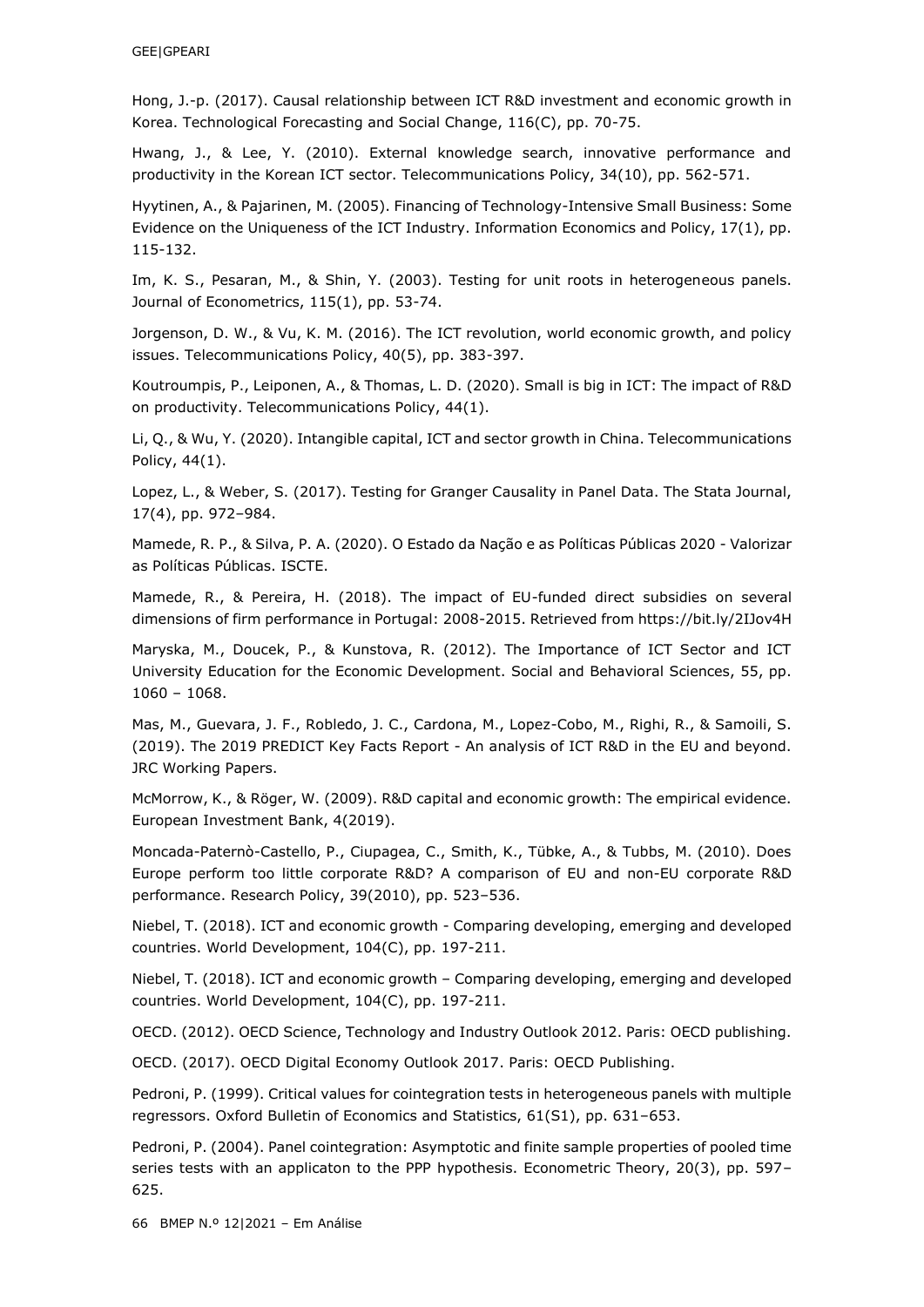Pesaran, H., Shin, Y., & Smith, R. P. (1997). Pooled Estimation of Long Run Relationships in Dynamic Heterogeneous Panels. Cambridge Working Papers in Economics.

Pieri, F., Vecchi, M., & Venturini, F. (2018). Modelling the joint impact of R&D and ICT on productivity: A frontier. Research Policy, 47(9), pp. 1842-1852.

Ravšelj, D., & Aristovnik, A. (2020). The Impact of Public R&D Subsidies and Tax Incentives on Business R&D Expenditures. International Journal of Economics & Business Administration, 8(1), pp. 160-179.

Rohman, I. K. (2013). The globalization and stagnation of the ICT sectors in European countries: An input-output analysis. Telecommunications Policy, 37(4), pp. 387-399.

Romer, P. M. (1990). Endogenous Technological Change. Journal of Political Economy, 98(5), pp. S71-S102.

Schumpeter, J. A. (1942). Capitalism, Socialism, and Democracy. University of Illinois at Urbana-Champaign's Academy for Entrepreneurial Leadership Historical Research Reference in Entrepreneurship.

Simões, A. (2019). Impact Evaluation of the Fiscal Incentive System for Corporate Research & Development.

Solow, R. M. (s.d.). Technical Change and the Aggregate Production Function. The Review of Economics and Statistics, 39(3), pp. 312-320.

Toader, E., Firtescu, B. N., Roman, A., & Anton, S. G. (2018). Impact of Information and Communication Technology Infrastructure on Economic Growth: An Empirical Assessment for the EU Countries. Sustainability, 10(10).

Vicente, P. N., Lucas, M., & Carlos, V. (2018). Digital innovation in higher education: A questionnaire to Portuguese universities and polytechnic institutes. GEE paper, 143.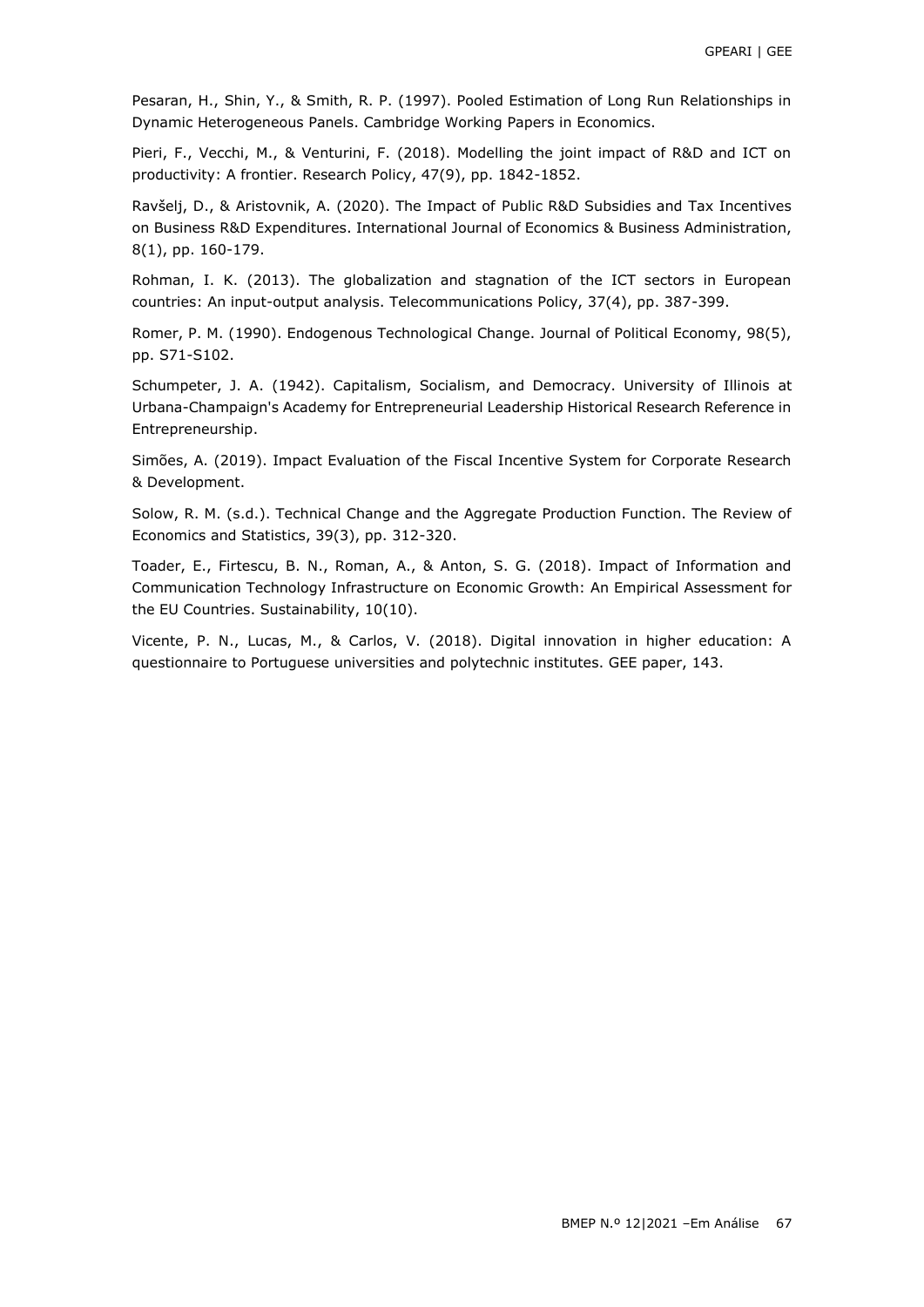# **APPENDIX A: Description of Variables**

| Variable    | Description                                                                                                                                                                       |
|-------------|-----------------------------------------------------------------------------------------------------------------------------------------------------------------------------------|
| <b>GVA</b>  | Gross value added in the economy expressed in millions of current euros (PPS<br>values).                                                                                          |
| <b>BERD</b> | Business expenditure on Research and Development performed within business<br>enterprise sector during a specific period. Expressed in millions of current euros<br>(PPS values). |
| GBARD       | Government budget allocations for Research and Development. Way of meas-<br>uring government support for R&D activities. Expressed in millions of current<br>euros (PPS values)   |

#### **Table 1 -** *Description of variables used in macro level dataset*

#### **Table 2 -** *Description of variables used in ICT industry dataset*

| Variable                   | Description                                                                                                                                                                                                           |
|----------------------------|-----------------------------------------------------------------------------------------------------------------------------------------------------------------------------------------------------------------------|
| ICT GVA                    | Gross value added in the whole ICT industry expressed in millions of current<br>euros (PPS values). This variable is split to include ICT service and ICT manu-<br>facturing.                                         |
| <b>GVA ICT Services</b>    | Gross value added in the ICT service industry expressed in millions of current<br>euros (PPS values).                                                                                                                 |
| <b>BERD ICT Services.</b>  | Business expenditure on Research and Development in the ICT sector per-<br>formed within business enterprise sector during a specific period. This variable<br>is split to include ICT service and ICT manufacturing. |
| <b>GBARD ICT Services.</b> | Government budget allocations for R&D in ICT service industries. Expressed in<br>millions of current euros (PPS values).                                                                                              |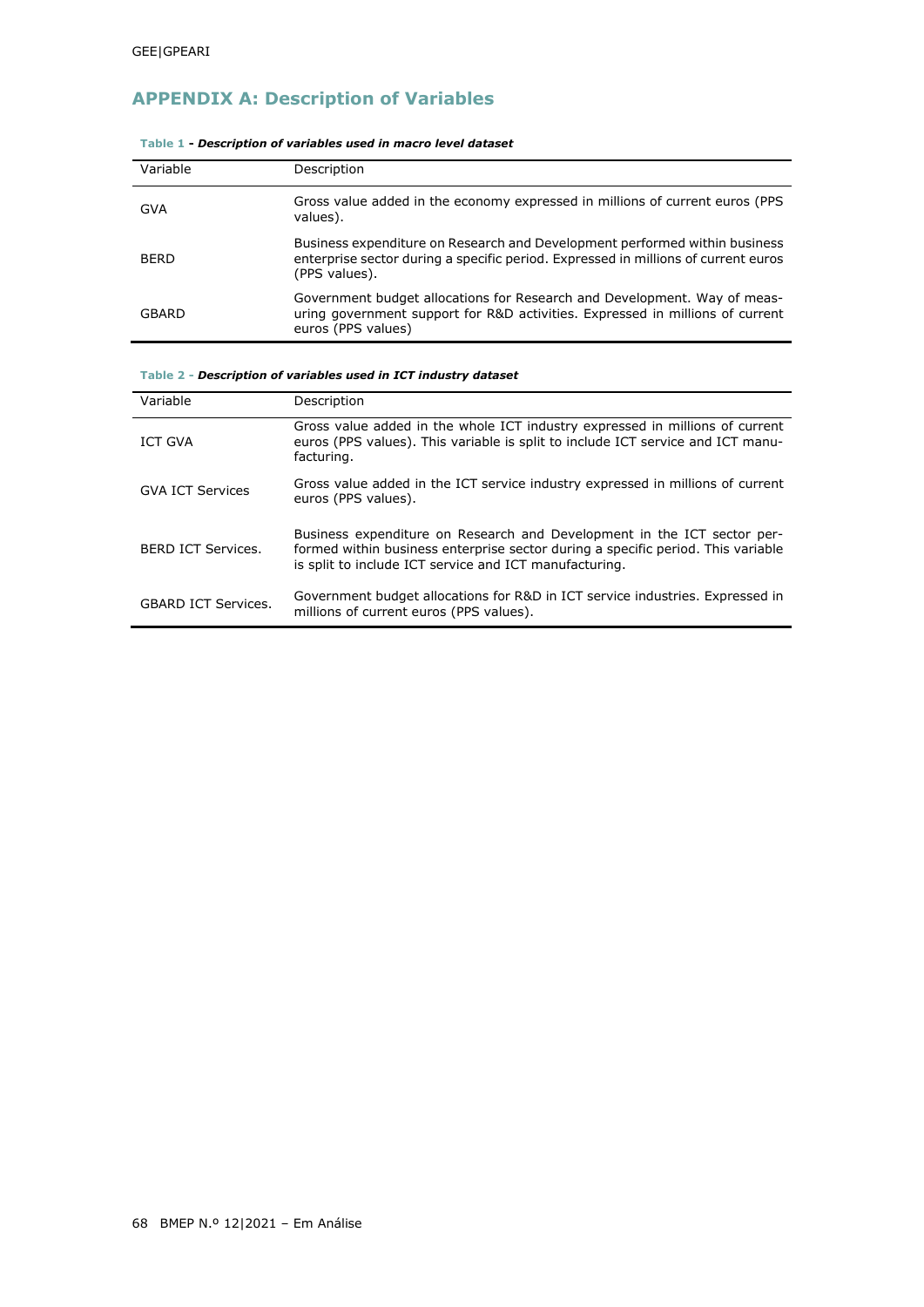## **APPENDIX B: Descriptive Statistics**

#### **Table 1 -** *Descriptive Statistics: Macro level for PT, ES, IT and GR (2006-2016)*

|              |     |           |           | Overall   |          |           | Between   |          |           | Within    |           |
|--------------|-----|-----------|-----------|-----------|----------|-----------|-----------|----------|-----------|-----------|-----------|
| Variables    | Obs | Mean      | Std. Dev. | Min       | Max      | Std. Dev. | Min       | Max      | Std. Dev. | Min       | Max       |
| <b>GVA</b>   | 44  | 731509.60 | 558017.30 | 183826.40 | 1553293  | 635972.60 | 191935.50 | 1465775  | 31351.02  | 664266.50 | 819027.30 |
| <b>BERD</b>  | 44  | 5235.93   | 4535.40   | 438.60    | 14352.83 | 5086.12   | 579.74    | 11079.21 | 846.85    | 2407.32   | 8509.55   |
| <b>GBARD</b> | 44  | 4664.05   | 3872.88   | 686.11    | 10110.71 | 4359.45   | 917.33    | 9148.83  | 643.53    | 3192.97   | 6216.43   |

#### **Table 2 -** *Descriptive Statistics: Macro level for DE, FR, NL and UK (2006-2016)*

|              |     |          |           | Overall   |          |           | Between   |          |           | Within   |          |
|--------------|-----|----------|-----------|-----------|----------|-----------|-----------|----------|-----------|----------|----------|
| Variables    | Obs | Mean     | Std. Dev. | Min       | Max      | Std. Dev. | Min       | Max      | Std. Dev. | Min      | Max      |
| <b>GVA</b>   | 44  | 1550719  | 665866.10 | 493895.90 | 2679266  | 746494.90 | 536052.20 | 2335394  | 125367.90 | 1271872  | 1894591  |
| <b>BERD</b>  | 44  | 24940.3  | 16191.78  | 4393.67   | 59273.17 | 17993.58  | 5909.66   | 48919.88 | 3701.33   | 16163.64 | 35293.59 |
| <b>GBARD</b> | 44  | 12701.51 | 6659.13   | 4025.32   | 25916.99 | 7399.05   | 4341.55   | 22065.03 | 1526.32   | 7814.09  | 16553.47 |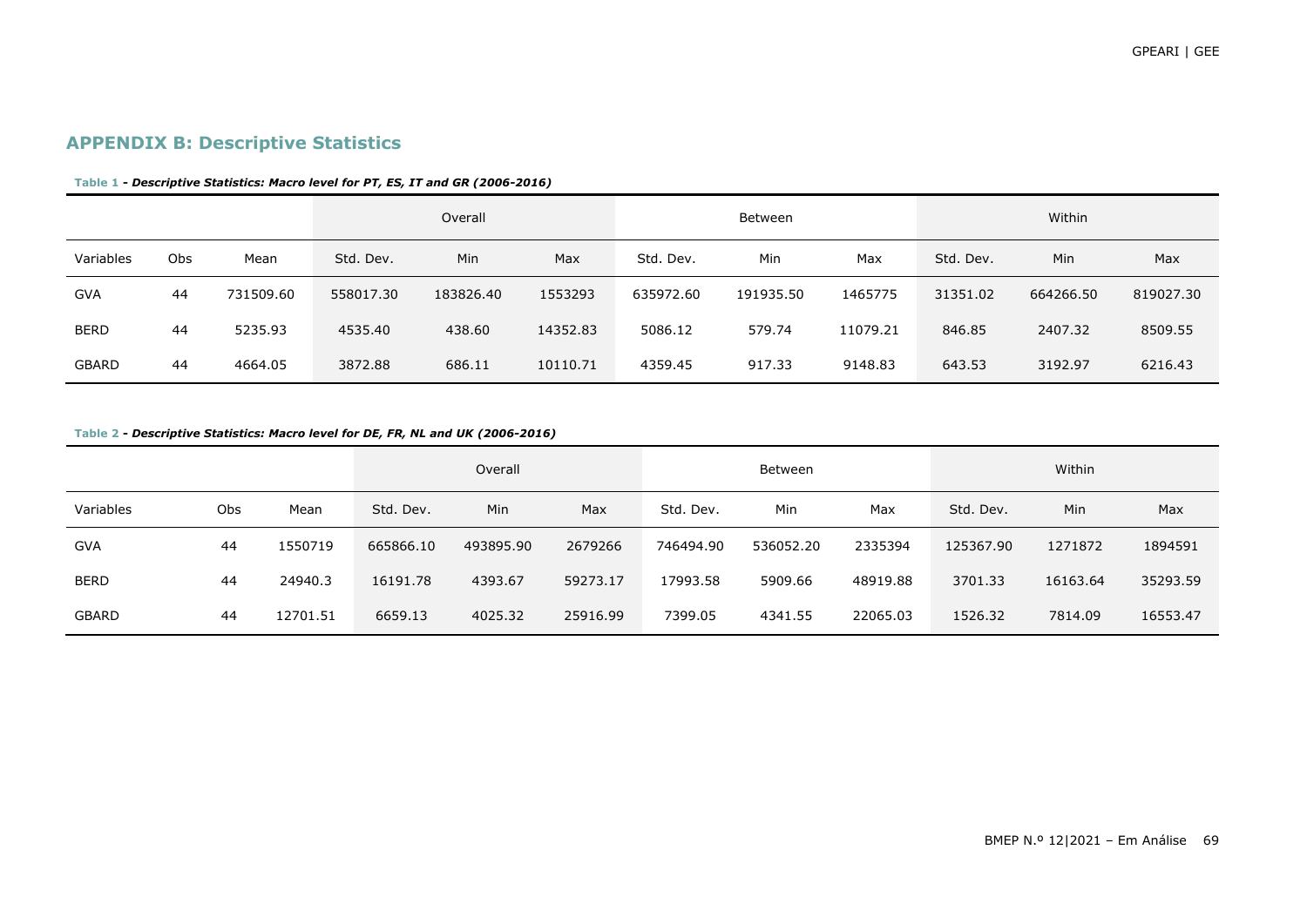|                        |     |          |           | Overall |          | Between   |         |          | Within    |            |          |
|------------------------|-----|----------|-----------|---------|----------|-----------|---------|----------|-----------|------------|----------|
| Variables              | Obs | Mean     | Std. Dev. | Min     | Max      | Std. Dev. | Min     | Max      | Std. Dev. | <b>Min</b> | Max      |
| <b>ICT GVA</b>         | 44  | 29060.33 | 22848.5   | 5948.98 | 61959.97 | 26026.59  | 7130.57 | 58483.72 | 1483.79   | 24494.44   | 32536.58 |
| ICT Manu. GVA          | 44  | 1876.72  | 1889.36   | 86.68   | 5374.78  | 2137.73   | 120.25  | 4867.36  | 250.14    | 1234.939   | 2384.14  |
| ICT Ser. GVA           | 44  | 27183.61 | 21106.35  | 5828.08 | 56585.18 | 24044.58  | 6601.34 | 53616.36 | 1337.02   | 23259.50   | 30152.44 |
| <b>BERD ICT</b>        | 44  | 881.64   | 732.67    | 89.87   | 2275.63  | 823.10    | 152.02  | 1967.11  | 129.87    | 293.20     | 1190.16  |
| <b>BERD ICT Manu.</b>  | 44  | 261.51   | 334.71    | 11.33   | 931.19   | 377.69    | 31.55   | 820.67   | 50.60     | 127.08     | 431.54   |
| BERD ICT Ser.          | 44  | 620.13   | 445.67    | 69.97   | 1521.60  | 483.62    | 120.47  | 1146.44  | 138.29    | $-.36$     | 995.29   |
| <b>GBARD ICT Manu.</b> | 44  | 14.94    | 17.23     | .15     | 49.41    | 18.88     | .98     | 40.95    | 4.85      | 5.47       | 28.147   |
| GBARD ICT Ser.         | 44  | 258.27   | 255.59    | 10.44   | 642.95   | 289.09    | 18.41   | 608.38   | 34.44     | 174.40     | 363.16   |

#### **Table 3 -** *Descriptive Statistics: ICT industry for PT, ES, IT and GR (2006-2016)*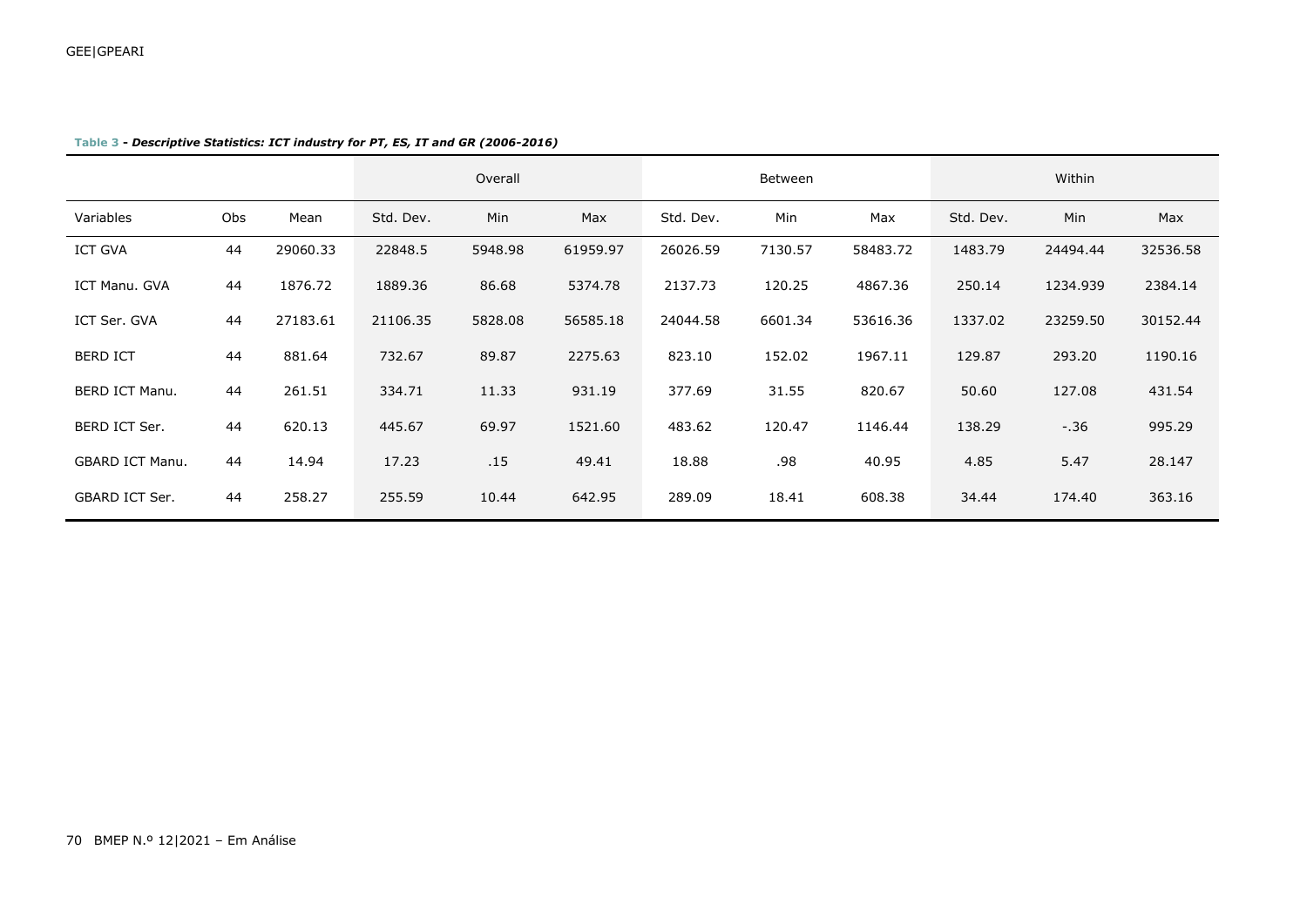|                        |     |          |           | Overall  |           |           | Between  |           |           | Within   |          |
|------------------------|-----|----------|-----------|----------|-----------|-----------|----------|-----------|-----------|----------|----------|
| Variables              | Obs | Mean     | Std. Dev. | Min      | Max       | Std. Dev. | Min      | Max       | Std. Dev. | Min      | Max      |
| <b>ICT GVA</b>         | 44  | 75571.94 | 29262.19  | 26643.74 | 122766.80 | 32566.19  | 29010.41 | 104967.70 | 6508.44   | 62258.56 | 93371.07 |
| ICT Manu. GVA          | 44  | 6355.95  | 5081.56   | 1220.67  | 21130.61  | 5504.91   | 1700.77  | 14270.59  | 1601.767  | 2921.072 | 13215.97 |
| ICT Ser. GVA           | 44  | 69215.99 | 25835.12  | 25309.48 | 107964.90 | 28478.77  | 27309.64 | 90697.13  | 6710.219  | 54869.45 | 86483.72 |
| <b>BERD ICT</b>        | 44  | 3645.62  | 1981.68   | 522.02   | 6535.38   | 2172.21   | 870.37   | 5874.53   | 553.04    | 2739.90  | 5379.85  |
| <b>BERD ICT Manu.</b>  | 44  | 1492.64  | 1273.02   | 227.88   | 3914.19   | 1419.37   | 295.64   | 3315.95   | 272.92    | 779.46   | 2090.89  |
| BERD ICT Ser.          | 44  | 2152.97  | 1047.40   | 269.45   | 4077.37   | 1057.57   | 574.73   | 2818.30   | 488.56    | 1183.96  | 3412.04  |
| <b>GBARD ICT Manu.</b> | 44  | 54.82    | 68.72     | 6.18     | 207.60    | 75.71     | 12.01    | 168.24    | 17.99     | 9.99     | 98.58    |
| GBARD ICT Ser.         | 44  | 397.02   | 235.91    | 120.76   | 764.39    | 258.83    | 152.00   | 646.99    | 65.15     | 236.82   | 540.96   |

**Table 4 -** *Descriptive Statistics: ICT industry for DE, FR, NL and UK (2006-2016)*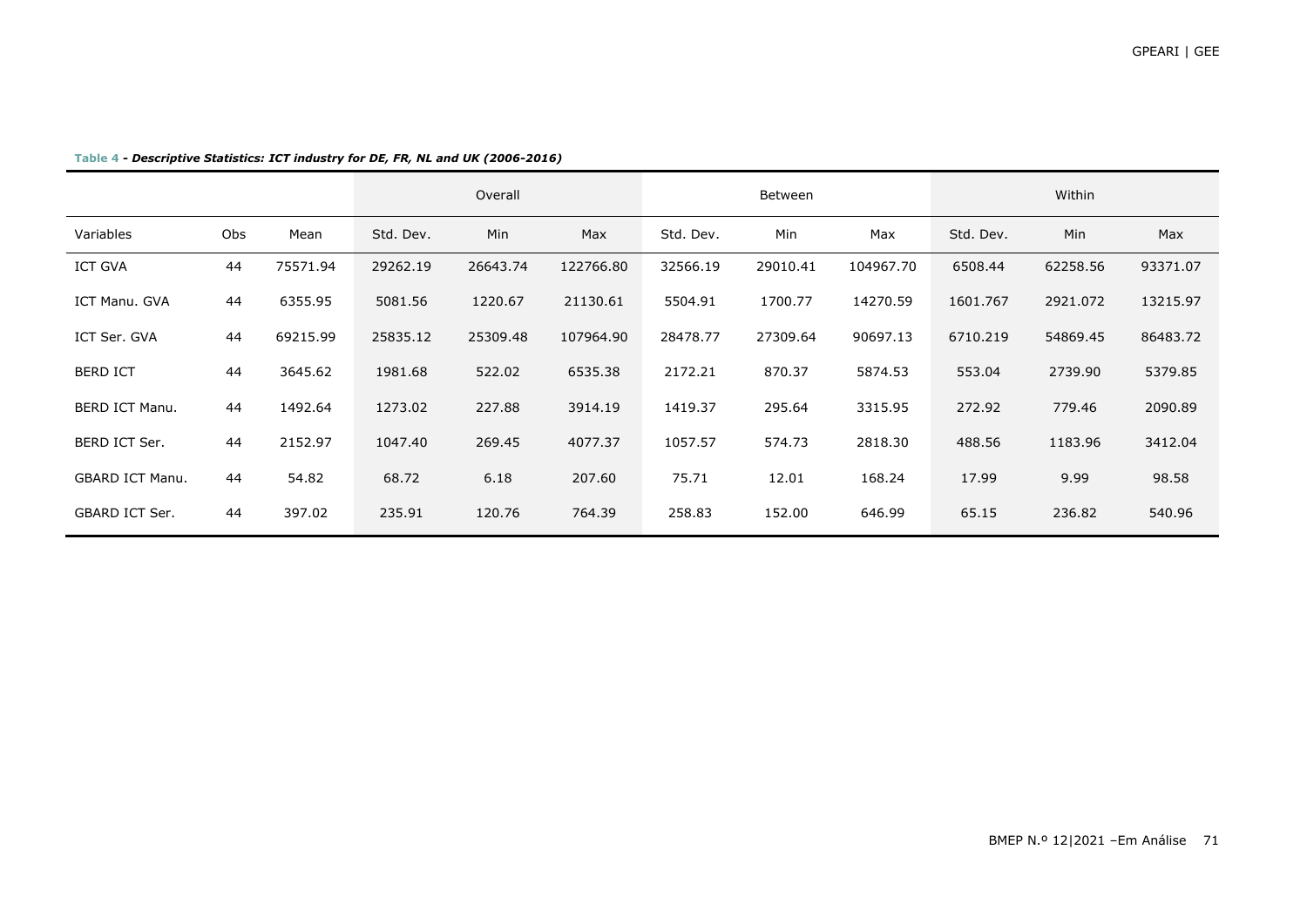## **APPENDIX C: Results (Unit root and Cointegration Tests)**

|              |                | Level Data          |                | First Difference Data    |            |                       |                |                       |
|--------------|----------------|---------------------|----------------|--------------------------|------------|-----------------------|----------------|-----------------------|
| Variables    | Southern Group |                     | Northern Group |                          |            | Southern Group        | Northern Group |                       |
|              | Cons-<br>tant  | Constant<br>+ Trend | Cons-<br>tant  | Cons-<br>tant<br>+ Trend | Constant   | Constant $+$<br>Trend | Constant       | Constant $+$<br>Trend |
| <b>GVA</b>   | $-1.23$        | $-2.42***$          | 1.29           | 0.76                     | $-4.98***$ | $-5.55***$            | $-3.24***$     | $-3.91***$            |
|              | (0.109)        | (0.007)             | (0.902)        | (0.776)                  | (0.000)    | (0.000)               | (0.000)        | (0.000)               |
| <b>BERD</b>  | 2.90           | $-0.29$             | 1.73           | 0.81                     | $-4.72***$ | $-8.40***$            | $-3.02***$     | $-5.04***$            |
|              | (0.998)        | (0.385)             | (0.958)        | (0.791)                  | (0.000)    | (0.000)               | (0.001)        | (0.000)               |
| <b>GBARD</b> | $-1.93**$      | 0.58                | 0.36           | 0.92                     | $-3.25***$ | $-1.57*$              | $-2.75***$     | $-2.81***$            |
|              | (0.027)        | (0.721)             | (0.642)        | (0.821)                  | (0.000)    | (0.059)               | (0.003)        | (0.002)               |

## **Table 1 -** *IPS unit root test*

The asterisks \*\*\*, \*\* and \* represents significance levels at 1%, 5% and 10% respectively.

#### **Table 2 -** *IPS unit root test: ICT Service Sector*

| Level Data                             |                      |                      |                    | First Difference Data |                       |                       |                       |                       |
|----------------------------------------|----------------------|----------------------|--------------------|-----------------------|-----------------------|-----------------------|-----------------------|-----------------------|
| Variables                              | Southern Group       |                      | Northern Group     |                       | Southern Group        |                       | Northern Group        |                       |
|                                        | Constant             | Constant<br>+ Trend  | Constant           | Constant<br>+ Trend   | Constant              | Constant<br>$+$ Trend | Constant              | Constant<br>+ Trend   |
| <b>ICT</b> Services<br><b>GVA</b>      | $-1.35*$<br>(0.088)  | $-2.13**$<br>(0.016) | 1.26<br>(0.896)    | 0.25<br>(0.598)       | $-3.93***$<br>(0.000) | $-2.81***$<br>(0.002) | $-2.18**$<br>(0.014)  | $-1.32*$<br>(0.093)   |
| <b>ICT</b><br><b>BERD</b><br>Services  | $-2.14**$<br>(0.016) | $-1.47*$<br>(0.070)  | 1.36<br>(0.912)    | $-0.07$<br>(0.473)    | $-4.20***$<br>(0.000) | $-2.70***$<br>(0.003) | $-3.06***$<br>(0.001) | $-2.47***$<br>(0.006) |
| <b>ICT</b><br><b>GBARD</b><br>Services | $-0.46$<br>(0.322)   | $-0.35$<br>(0.363)   | $-0.20$<br>(0.422) | $-0.41$<br>(0.341)    | $-3.66***$<br>(0.000) | $-2.14**$<br>(0.016)  | $-4.20***$<br>(0.000) | $-2.64***$<br>(0.004) |

#### *Table 3 - Pedroni Cointegration test*

| Test statistics | Southern Group |                     | Northern Group |                     |  |
|-----------------|----------------|---------------------|----------------|---------------------|--|
|                 | Constant       | Constant<br>+ Trend | Constant       | Constant<br>+ Trend |  |
| Panel v         | $-1.36*$       | $-1.12$             | $-2.21**$      | $-3.24***$          |  |
|                 | (0.087)        | (0.132)             | (0.014)        | (0.000)             |  |
| Panel p         | 1.17           | 1.47                | $1.67**$       | $2.53***$           |  |
|                 | (0.121)        | (0.071)             | (0.048)        | (0.006)             |  |
| Panel PP        | $-0.104$       | $-1.12$             | $-9.07***$     | $-15.45***$         |  |
|                 | (0.457)        | (0.131)             | (0.000)        | (0.000)             |  |
| Panel ADF       | $-1.28*$       | $-3.86***$          | $-2.92***$     | $-3.03***$          |  |
|                 | (0.099)        | (0.000)             | (0.002)        | (0.001)             |  |
| Group p         | $1.98**$       | $2.21**$            | $1.62*$        | $2.37***$           |  |
|                 | (0.024)        | (0.014)             | (0.052)        | (0.009)             |  |
| Group PP        | $-0.04$        | $-1.34*$            | $-4.37***$     | $-2.81***$          |  |
|                 | (0.486)        | (0.090)             | (0.000)        | (0.003)             |  |
| Group ADF       | $-3.75***$     | $-3.71***$          | $-2.70***$     | $-2.04**$           |  |
|                 | (0.000)        | (0.000)             | (0.004)        | (0.021)             |  |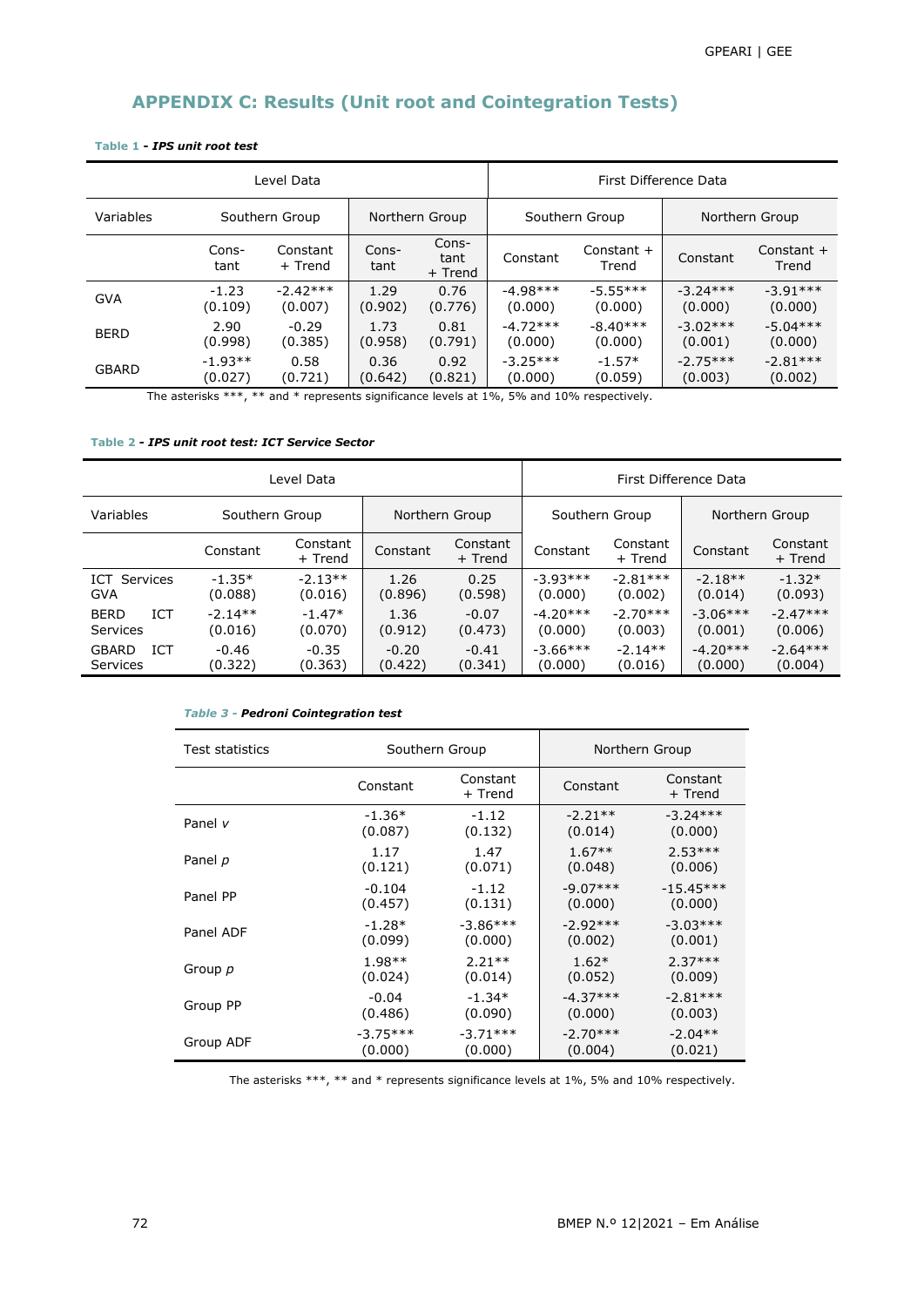| <b>Test statistics</b> | Southern Group |                     | Northern Group |                     |  |
|------------------------|----------------|---------------------|----------------|---------------------|--|
|                        | Constant       | Constant<br>+ Trend | Constant       | Constant<br>+ Trend |  |
| Panel $\nu$            | $-1.78**$      | $-2.50***$          | $-1.71**$      | $-2.43***$          |  |
|                        | (0.038)        | (0.006)             | (0.043)        | (0.008)             |  |
| Panel p                | 1.01           | $2.10**$            | 0.38           | $1.76***$           |  |
|                        | (0.155)        | (0.018)             | (0.352)        | (0.039)             |  |
| Panel PP               | $-0.72$        | $-1.52*$            | $-1.94**$      | $-0.78$             |  |
|                        | (0.235)        | (0.065)             | (0.026)        | (0.217)             |  |
| Panel ADF              | $-0.94$        | $-3.72***$          | $-2.04**$      | $-0.65$             |  |
|                        | (0.175)        | (0.000)             | (0.021)        | (0.257)             |  |
| Group p                | $2.10**$       | $2.98***$           | $1.66***$      | $2.65***$           |  |
|                        | (0.018)        | (0.001)             | (0.048)        | (0.004)             |  |
| Group PP               | 0.11           | $-17.66***$         | $-0.54$        | $-0.03$             |  |
|                        | (0.455)        | (0.000)             | (0.295)        | (0.490)             |  |
| Group ADF              | $-0.75$        | $-3.08***$          | $-0.50$        | $-0.88$             |  |
|                        | (0.227)        | (0.001)             | (0.310)        | (0.190)             |  |

**Table 4 -** *Pedroni Cointegration test: ICT Service Sector [demean]*

The asterisks \*\*\*, \*\* and \* represents significance levels at 1%, 5% and 10% respectively.

**Table 5 -** *Granger Causality Test: GVA and BERD*

|              | <b>Total economy</b>   |                   | <b>ICT services</b>    |                   |  |
|--------------|------------------------|-------------------|------------------------|-------------------|--|
| Region       | GVA→BERD               | <b>BERD→GVA</b>   | $GVA \rightarrow BERD$ | <b>BERD→GVA</b>   |  |
| <b>North</b> | $Z-bar = 8.8211$       | $Z-bar = 6.0923$  | $Z-bar = 4.2599$       | $Z-bar = 3.1425$  |  |
|              | $(0.000)$ ***          | $(0.000)$ ***     | $(0.000)$ ***          | $(0.002)$ ***     |  |
| South        | $Z-bar = -0.5580$      | $Z-bar = 3.2001$  | $Z-bar = 2.0281$       | $Z-bar = 2.2823$  |  |
|              | (0.5768)               | $(0.0014)$ ***    | $(0.0426)$ **          | $(0.0225)$ **     |  |
|              | <b>Total economy</b>   |                   | <b>ICT services</b>    |                   |  |
| Country      | $GVA \rightarrow BERD$ | <b>BERD→GVA</b>   | $GVA \rightarrow BERD$ | <b>BERD→GVA</b>   |  |
| DE           | $Z-bar = -0.6550$      | $Z-bar = -0.3014$ | $Z-bar = -0.0283$      | $Z-bar = 6.2650$  |  |
|              | (0.5125)               | (0.7631)          | (0.9774)               | $(0.000)$ ***     |  |
| <b>FR</b>    | $Z$ -bar = 19.6021     | $Z$ -bar = 4.5251 | $Z-bar = 1.5312$       | $Z-bar = 0.9991$  |  |
|              | $(0.000)$ ***          | $(0.000)$ ***     | (0.1257)               | (0.3178)          |  |
| <b>NL</b>    | $Z-bar = -0.6002$      | $Z-bar = 6.8794$  | $Z-bar = 5.2679$       | $Z-bar = 3.7108$  |  |
|              | (0.5483)               | $(0.000)$ ***     | $(0.000)$ ***          | $(0.0002)$ ***    |  |
| <b>UK</b>    | $Z-bar = -0.7046$      | $Z-bar = 1.0815$  | $Z-bar = 1.7489$       | $Z-bar = 0.3303$  |  |
|              | (0.4810)               | (0.2795)          | $(0.0803)*$            | (0.7412)          |  |
| ES           | $Z-bar = -0.6287$      | $Z-bar = 2.8723$  | $Z-bar = -0.1542$      | $Z-bar = 0.6173$  |  |
|              | (0.5295)               | $(0.0041)$ ***    | (0.8775)               | (0.5370)          |  |
| <b>GR</b>    | $Z-bar = -0.6025$      | $Z$ -bar = 1.7891 | $Z-bar = -0.9724$      | $Z$ -bar = 5.0571 |  |
|              | (0.5469)               | $(0.0736)*$       | (0.3309)               | $(0.000)$ ***     |  |
| IT           | $Z-bar = -0.3762$      | $Z-bar = 0.0231$  | $Z-bar = 1.5976$       | $Z-bar = -0.6524$ |  |
|              | (0.7068)               | (0.9815)          | (0.1101)               | (0.5142)          |  |
| PT           | $Z-bar = 0.4914$       | $Z-bar = 1.7155$  | $Z-bar = 5.0787$       | $Z-bar = 4.5191$  |  |
|              | (0.6232)               | $(0.0862)*$       | $(0.000)$ ***          | $(0.000)$ ***     |  |